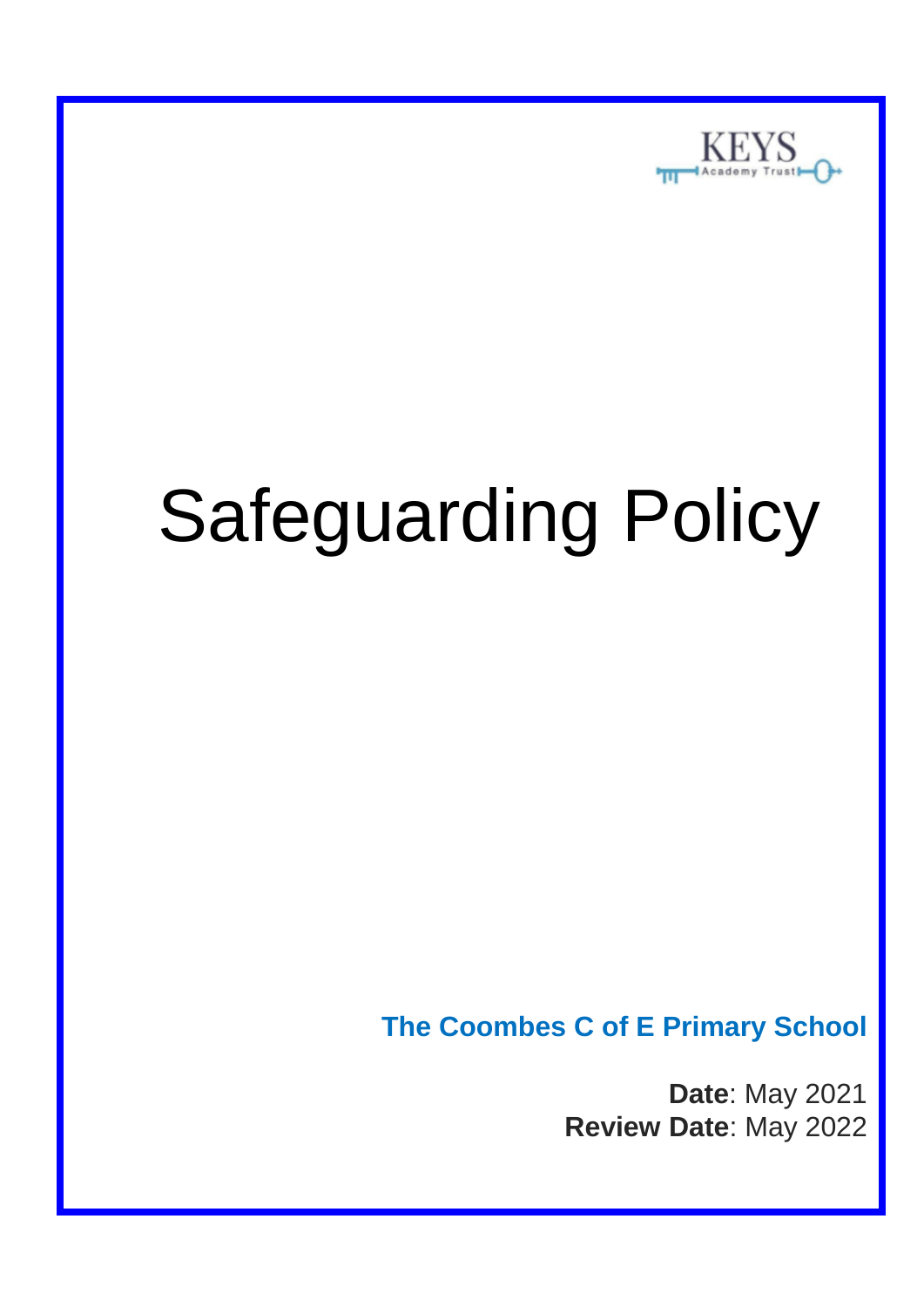# **Record of document changes**

| <b>Date</b> | Change |  |
|-------------|--------|--|
|             |        |  |
|             |        |  |
|             |        |  |
|             |        |  |
|             |        |  |
|             |        |  |

# **CONTENTS**

**Section** 

| 1                                                                   | Introduction 5                                                      |    |  |  |
|---------------------------------------------------------------------|---------------------------------------------------------------------|----|--|--|
| 1.1                                                                 | <b>School Commitment</b><br>5                                       |    |  |  |
| 1.2                                                                 | Duties 6                                                            |    |  |  |
| $\overline{2}$                                                      | $\overline{7}$<br><b>School Responsibilities</b>                    |    |  |  |
| 2.1                                                                 | Role and Responsibilities of Senior and Deputy Designated 7 persons |    |  |  |
| 2.1.1                                                               | <b>Referrals</b>                                                    |    |  |  |
| 2.1.2                                                               | <b>Raising Awareness 8</b>                                          |    |  |  |
| 2.1.3                                                               | Training<br>9                                                       |    |  |  |
| 3                                                                   | Role and Responsibilities of Head Teacher<br>10                     |    |  |  |
| 4                                                                   | Role and Responsibilities of Governing Body<br>10                   |    |  |  |
| 5                                                                   | <b>Identifying Concerns</b><br>11                                   |    |  |  |
| 6                                                                   | Confidentiality<br>11                                               |    |  |  |
| $\overline{7}$                                                      | <b>Records and Monitoring</b><br>12                                 |    |  |  |
| 8                                                                   | <b>Supporting Children 12</b>                                       |    |  |  |
| 8.1                                                                 | Children missing from education 13 8.2 Mental health concerns       | 14 |  |  |
| 8.3                                                                 | Pupils with a social worker 14                                      |    |  |  |
| 8.4                                                                 | Looked-after and previously looked-after children<br>14             |    |  |  |
| 8.5                                                                 | <b>Radicalisation and Extremism</b><br>15                           |    |  |  |
| 8.6                                                                 | Forced Marriage (FM)<br>16                                          |    |  |  |
| 8.7                                                                 | <b>Female Genital Mutilation (FGM)</b><br>16                        |    |  |  |
| 8.8                                                                 | Domestic Abuse<br>16                                                |    |  |  |
| 8.9                                                                 | <b>Child Sexual Exploitation (CSE)</b><br>17                        |    |  |  |
| 8.10                                                                | Child Criminal Exploitation (CCE) 17                                |    |  |  |
| 8.11                                                                | Allegations of abuse made against other pupils 18                   |    |  |  |
| 8.12                                                                | Pupils with special educational needs and disabilities 19           |    |  |  |
| 9                                                                   | Recruitment 19                                                      |    |  |  |
| 10                                                                  | <b>Volunteers</b><br>19                                             |    |  |  |
| 11                                                                  | Safe Staff<br>19                                                    |    |  |  |
| 12                                                                  | <b>Conduct of Staff</b><br>20                                       |    |  |  |
| 13                                                                  | <b>Supporting Staff</b><br>20                                       |    |  |  |
| 14                                                                  | Images of Children and Young People<br>21                           |    |  |  |
| The Coombes C of E Primary School<br>Page 2 of 35<br>September 2021 |                                                                     |    |  |  |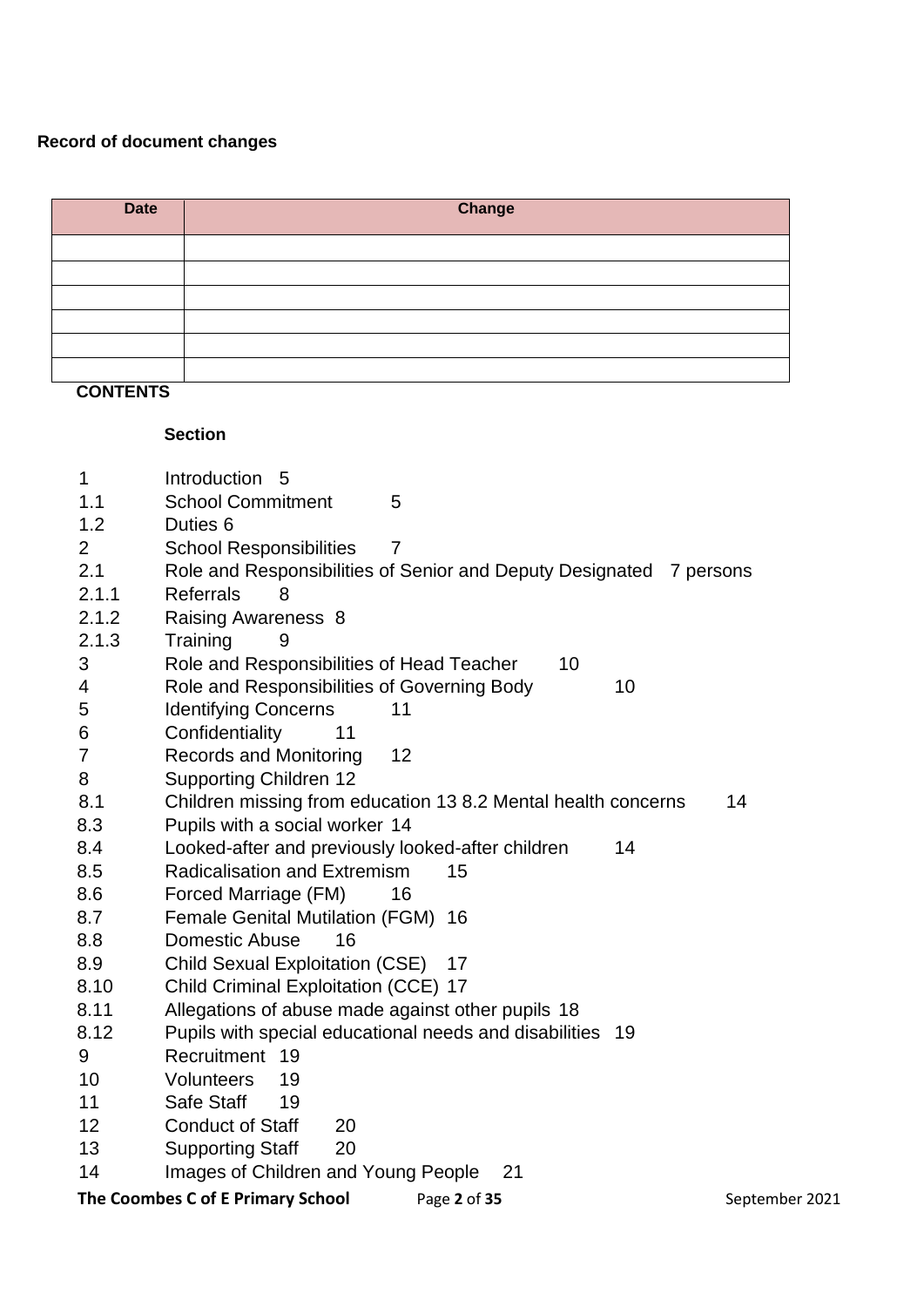- 15 Before and After School Activities and Contracted Services 22<br>16 Links to other School Policies 22
- 16 **Links to other School Policies**

| Appendix 1 - Safeguarding Children Key Points              | 23 |
|------------------------------------------------------------|----|
| Appendix 2 - Flowchart for Raising Concerns about a child  | 24 |
| Appendix 3 - Recognising Signs of Abuse                    | 25 |
| Appendix 4 - Honour Based Abuse                            | 30 |
| Appendix 5 - Specific safeguarding issues                  | 31 |
| Appendix 6 - Indicators of Vulnerability to Radicalisation | 32 |
| Appendix 7 - Dealing with allegations against staff        | 36 |
| Appendix 8 - Training                                      | 37 |

| Role                                                                      | <b>Name</b>                                                             | <b>Contact Details</b>                                              |
|---------------------------------------------------------------------------|-------------------------------------------------------------------------|---------------------------------------------------------------------|
| Designated Governor for<br>Safeguarding                                   | Louise Connelley                                                        | 01189 760751                                                        |
| Senior Designated<br>Person for<br>Safeguarding                           | <b>Aly Atkins</b>                                                       | 01189 760751                                                        |
| Deputy Designated<br>Person(s) for<br>Safeguarding                        | <b>Kat Barnes</b>                                                       | 01189 760751                                                        |
| LA Safeguarding<br>Contact/LADO (Local<br>Area Designated Officer)        | Email;<br>LADO@wokingham.<br>gov.uk                                     | 0118 974 6141                                                       |
| Referral and<br>Assessment Team - WBC<br><b>Children's Social</b><br>Care | Email:<br>triage@wokingham.<br>gov.uk                                   | 0118 908 8002                                                       |
| <b>Berkshire West</b><br>Children<br>Safeguarding<br>Partnership (BWSCP)  | wscb@wokingham.g<br>ov.uk                                               | www.berkshirewestsafegu<br>ardingchildrenpartnership.<br>org.uk/scp |
| Information<br>ARC<br>and<br><b>Counselling Service</b>                   | <b>Reading Road</b><br>Wokingham<br><b>Berkshire</b><br><b>RG41 1EG</b> | http://www.arcweb.org.uk                                            |
| Chanel helpline                                                           |                                                                         | 02073407264                                                         |

# **Introduction**

# **What is the difference between Safeguarding and Child Protection?**

Safeguarding and promoting the welfare of children is defined as:

• protecting children from maltreatment;

**The Coombes C of E Primary School Page 3 of 35 September 2021**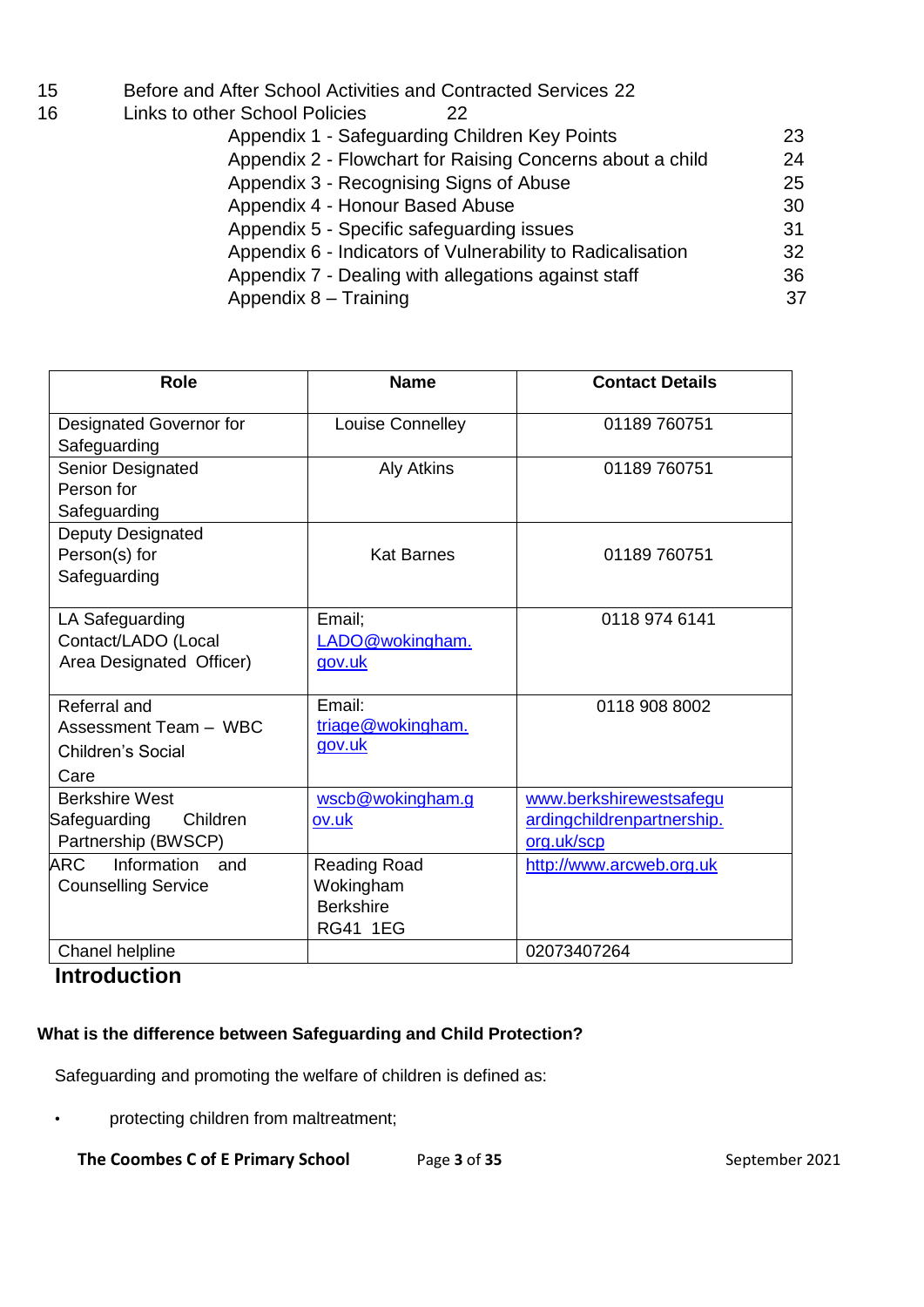- preventing impairment of children's mental and physical health or development;
- ensuring children are growing up in circumstances consistent with the provision of safe and effective care;
- Taking action to enable all children to have the best outcomes;

Child Protection is a part of Safeguarding and promoting welfare. It refers to the activity that is undertaken to protect specific children who are suffering, or are likely to suffer, significant harm. Effective child protection is essential as part of wider work to safeguard and promote the welfare of children. However, all agencies and individuals should aim to proactively safeguard and promote the welfare of children so that the need for action to protect children from harm is reduced.

There are six main elements to our policy:

- Ensuring we practise safe recruitment in checking the suitability of staff and volunteers to work with children;
- Raising awareness of safeguarding children and child protection
- Equipping children with the skills needed to keep them safe;
- Developing and implementing procedures for identifying and reporting cases, or suspected cases of abuse;
- Supporting pupils who have been abused in accordance with his/her child protection plan; Establishing a safe environment in which children can learn and develop.

# **1.1 School Commitment**

The school is committed to creating and maintaining a safe learning environment for children and young people, identifying where there are child welfare concerns and taking action to address them, in partnership with other agencies. This policy reflects the policies of the Berkshire West Safeguarding Children Partnership (BWSCP) who are responsible for developing policies and procedures for safeguarding and promoting the welfare of children in the area of the authority, including policies and procedures in relation to—

- (i) the action to be taken where there are concerns about a child's safety or welfare, including thresholds for intervention;
- (ii) training of persons who work with children or in services affecting the safety and welfare of children;
- (iii) recruitment and supervision of persons who work with children;
- (iv) investigation of allegations concerning persons who work with children; (v) safety and welfare of children who are privately fostered;
- (vi) co-operation with neighbouring children's services authorities and their Board partners;

- see page 1 for contact details.

The school will also contribute through the curriculum by developing children's understanding and awareness and promoting their resilience by providing a safe and secure environment within schools.

To create this safe environment, the school has certain statutory duties and responsibilities set out within:

- The Education Act, 2002, HM Guidance;
- Working Together to Safeguard Children, 2018;
- Keeping Children Safe in Education 2020 follow link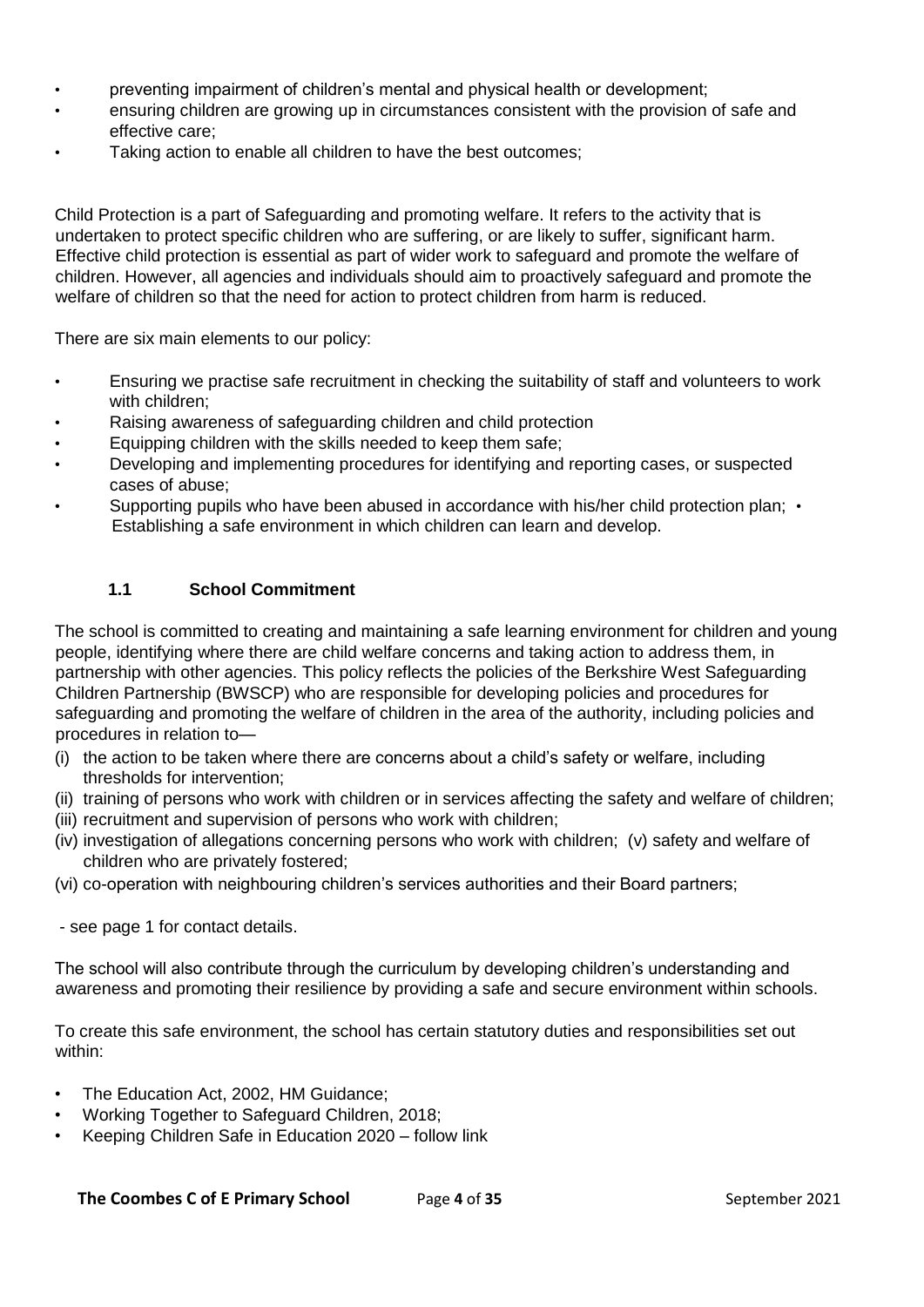These duties are listed below:

# **1.2 Duties**

To provide a safe Environment the Local Governing Body, Headteacher and the Senior Leadership Team of the school will:

- Ensure that everyone from the Designated Safeguarding Governor to the Senior Designated Person for Safeguarding and all members of the school community have appropriate safeguards and supports in place should they choose to raise safeguarding issues, however surprising these may be;
- Cultivate an ethos within the school community where all adults feel confident, competent, comfortable and supported to draw safeguarding issues to the attention of the Headteacher, the Senior Designated Person for safeguarding or the Designated Safeguarding Governor and are able to pose safeguarding questions with "respectful uncertainty" as part of their shared responsibility to safeguard children;
- Establish and maintain an environment where children feel secure, are encouraged to talk and are listened to;
- Ensure children know that there are adults in the school whom they can approach if they are worried;
- Ensure that every effort is made to establish effective working relationships with parents and colleagues from other agencies;
- Ensure all adults working with children are aware of the role of the Berkshire West Safeguarding Children Partnership (BWSCP);
- Include opportunities in the Personal, Social and Health Education (PSHE) curriculum for children to develop the skills they need to recognise and stay safe from abuse;
- Take all reasonable measures to ensure risks of harm to children's welfare are minimised;
- Take all appropriate actions to address concerns about the welfare of a child, working to local policies and procedures in full working partnership with agencies;
- Ensure robust safeguarding arrangements are in place and embedded in the daily life and practice of the school;
- Promote pupil health and safety;
- Promote safe practice and challenge unsafe practice;
- Ensure that procedures are in place to deal with allegations of abuse against staff and volunteers- see below:

*Keeping Children Safe in Education, part 4- Allegations of abuse made against teachers and other staff. (also set out within the Local Interagency Procedures)*

- Put in place and promote robust anti-bullying, including cyber bullying, strategies;
- Meet the health needs of children with medical conditions;  $\cdot$  Provide first aid;
- Maximise school security;
- Tackle drugs and substance misuse;
- Provide support and planning for young people in custody and their resettlement back into the community;
- Work with all agencies with regard to missing children, anti social behaviour/gang activity and violence/knife crime in the community.
- Ensure all information is treated in the strictest of confidence and in accordance with relevant Data Protection legislation.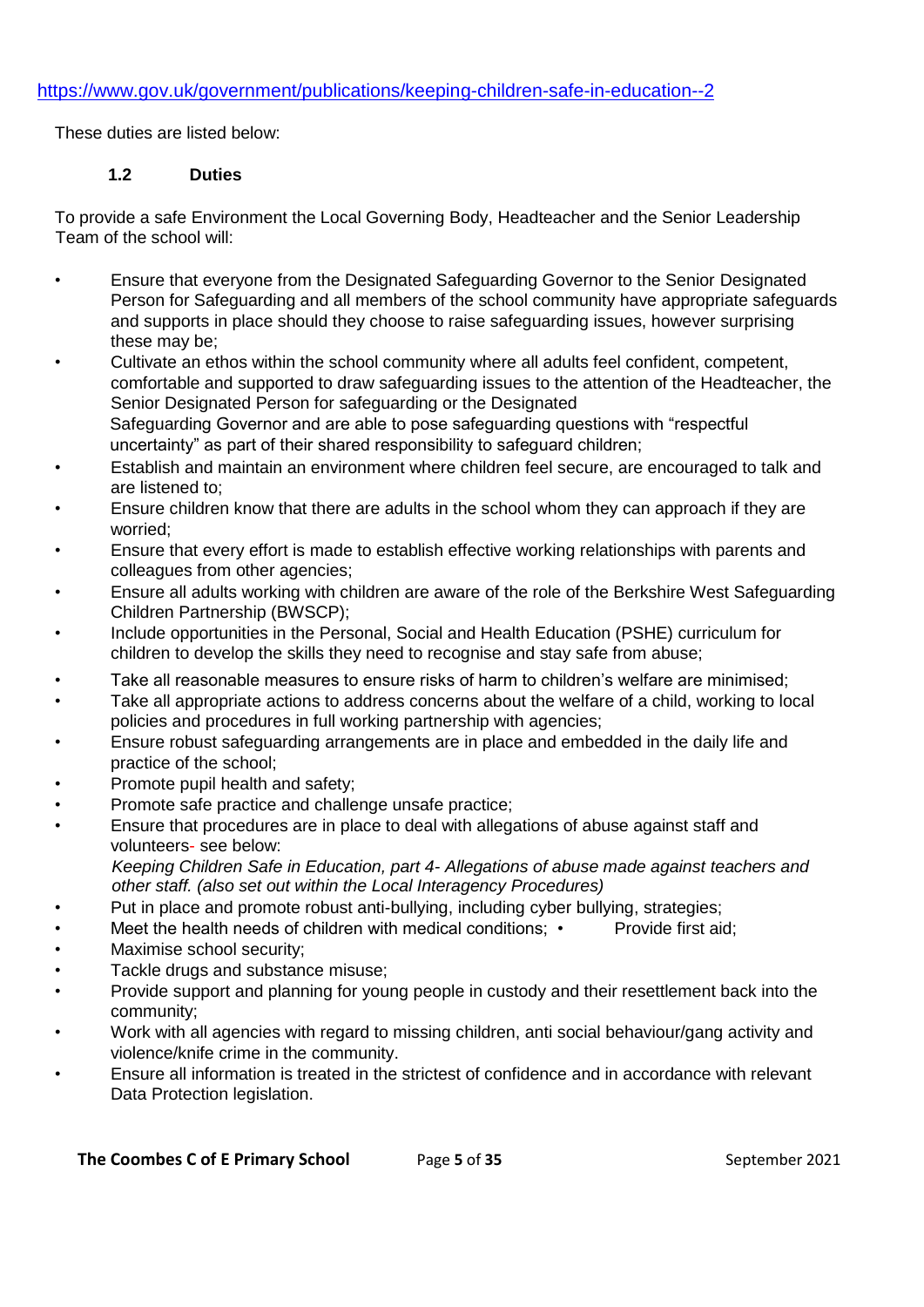# **2 School Responsibilities**

The school will identify harm and maintain safety by:

- Everybody having a duty to safeguard children inside and outside the school environment including school trips, extended schools, activities and vocational placements;
- Involving parents and providing advice/guidance regarding safeguarding;
- Maintaining a child focus and listening to children;
- Recognising signs of concern, especially with children who may be vulnerable;
- Documenting and collating information on individual children to support early identification, referral and actions to safeguard; • Taking appropriate actions to address concerns about a child's welfare in partnership with other organisations and safeguarding agencies;
- Informing all staff and volunteers who the Senior and Deputy Designated Safeguarding Persons are in school.
- Providing PSHE including raising awareness with children in what are and are not acceptable behaviours.

PSHE input will provide opportunities for children and young people to learn how to keep themselves safe, for example, by:

- The availability of advice and support in their local area and online;
- Recognising and managing risks in different situations, including on the internet;
- Judging what kind of physical contact is acceptable and unacceptable;
- Recognising when pressure from others, including people they know, threatens their personal safety and well-being (Reference Prevent Strategy, Safer internet use and CSE, FM, FGM)
- Developing effective ways of resisting pressure;
- Developing healthy relationships, including awareness of unhealthy relationships where domestic violence, bullying and abuse occur;
- Emphasising their personal safety and highlighting the risks of running away.

# **2.1 The roles and responsibilities of the Senior Designated Person and the Deputy Designated Person**

Members of the School's Leadership Team have been assigned to the roles of Senior Designated Person The Coombes C of E Primary School and Deputy Designated Person The Coombes C of E Primary School for Safeguarding children. They have received appropriate training and support for the roles.

The Deputy will provide additional support to ensure the responsibilities for Safeguarding children are fully embedded within the school ethos and that specific duties are discharged. This will entail supporting the Senior Designated Person in dealing with referrals, attending Case Conferences and supporting the child/children.

We acknowledge the need for effective and appropriate communication between all members of staff in relation to safeguarding pupils. The Designated Person will ensure a structured procedure within the school, which will be followed in cases of suspected abuse. Concerns will be recorded using the secure online monitoring tool called CPOMS. If staff do not have access to IT equipment concerns can be recorded using a safeguarding form which is available in the Headteacher's Office.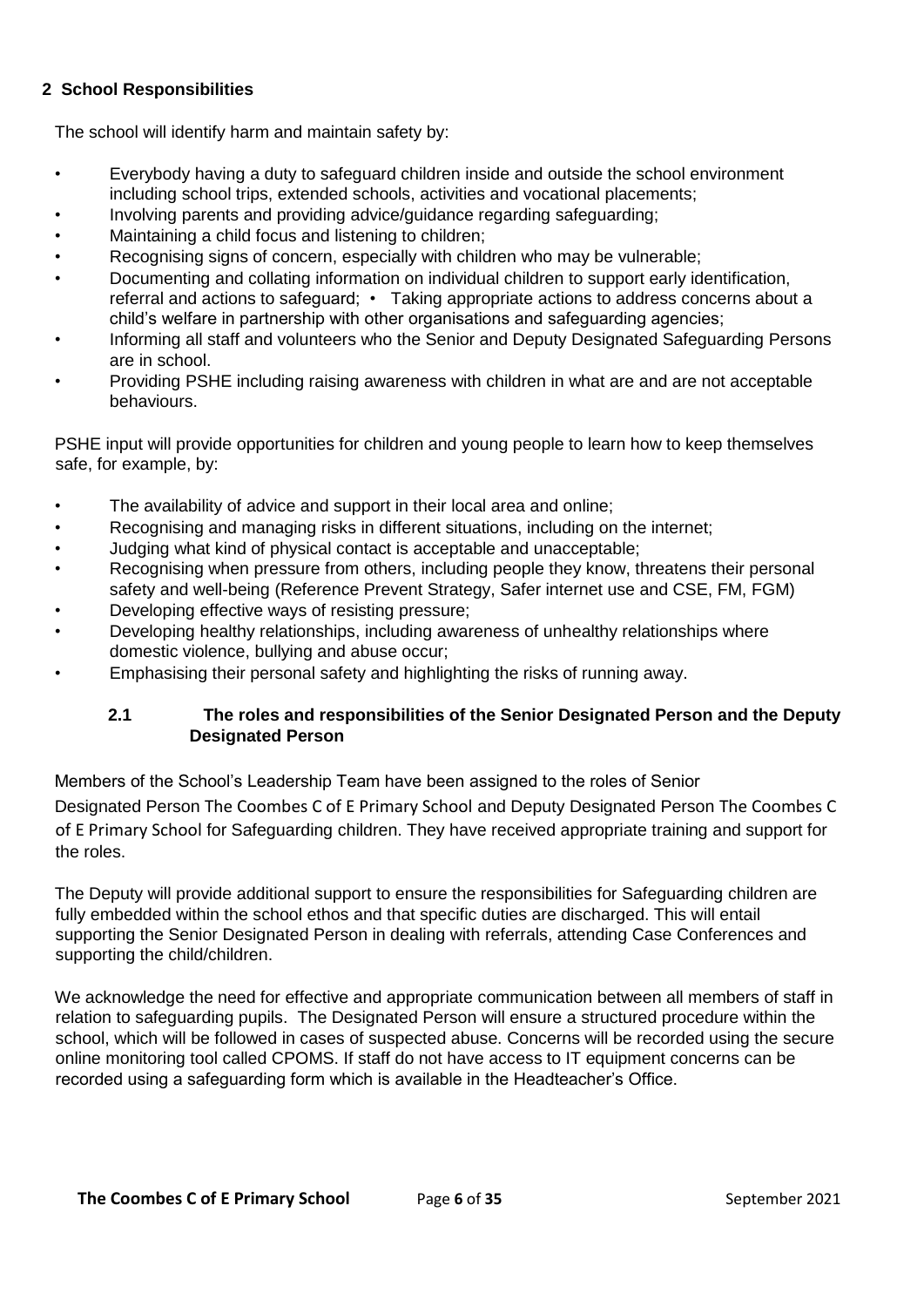**The Senior Designated Person and the Deputy Designated Person are responsible for the following:** 

# **2.1.1 Referrals**

- Referring cases of suspected abuse or allegations to the relevant investigating agencies; Concerns about a child not involving allegations of abuse by a member of staff should be referred to the WBC Referral and Assessment Team at WBC Social Care – see page 1 for contact details.
- The Senior Designated Person is not responsible for dealing with allegations made against members of staff. This is the responsibility of the Executive Head Teacher/Headteacher
- who will inform the LA Local Authority Designated Officer (LADO).
- Acting as a source of support, advice and expertise within the school when deciding whether to make a referral by liaising with relevant agencies;
- Liaising with the Headteacher (where the Senior Designated Person role is not carried out by the Headteacher) to inform him/her of any issues and ongoing investigations. The Senior Designated Person will ensure there is always cover for this role
- Ensuring that a systematic means of monitoring children known or thought to be at risk of harm, is in place and that the school contributes to assessments of need and supports multi agency plans for those children;

# **2.1.2 Raising Awareness**

- Working with the local governing body to ensure that the School's Safeguarding Policy is updated and reviewed annually;
- Ensuring that, in order to avoid conflict later, parents are aware that referrals may be made and of the role of the School;
- Ensuring that when children leave the school, their Child Protection File is discussed as soon as possible with the Senior Designated Person at the new school;
- Making sure that the Child Protection File is transferred separately from the main pupil file; It should be posted recorded delivery to the Senior Designated Person at the new school, unless the child is leaving year 11 to go to a further education setting, in which case the file should be retained by the current school for a period stipulated in current statutory guidance.
- Where the new school is not known, alerting the Education Welfare Officer at Wokingham Borough council (WBC) so that the child's name can be included on the data base for missing pupils;
- Cascading safeguarding advice and guidance issued by the Berkshire West Safeguarding Children Partnership (BWSCP) which can be found at: [www.berkshirewestsafeguardingchildrenpartnership.org.uk/scp](http://www.berkshirewestsafeguardingchildrenpartnership.org.uk/scp)

# **2.1.3 Training**

The Senior Designated Person and the Deputy Designated Person will attend appropriate training or carry out online training within the timeframes as noted in Keeping Children Safe in Education and other relevant guidance, in order to:

- Recognise how to identify signs of abuse and when it is appropriate to make a referral;
- Have a working knowledge of Wokingham Safeguarding Children Board (WSCB) Levels of Need and Intervention Thresholds Document: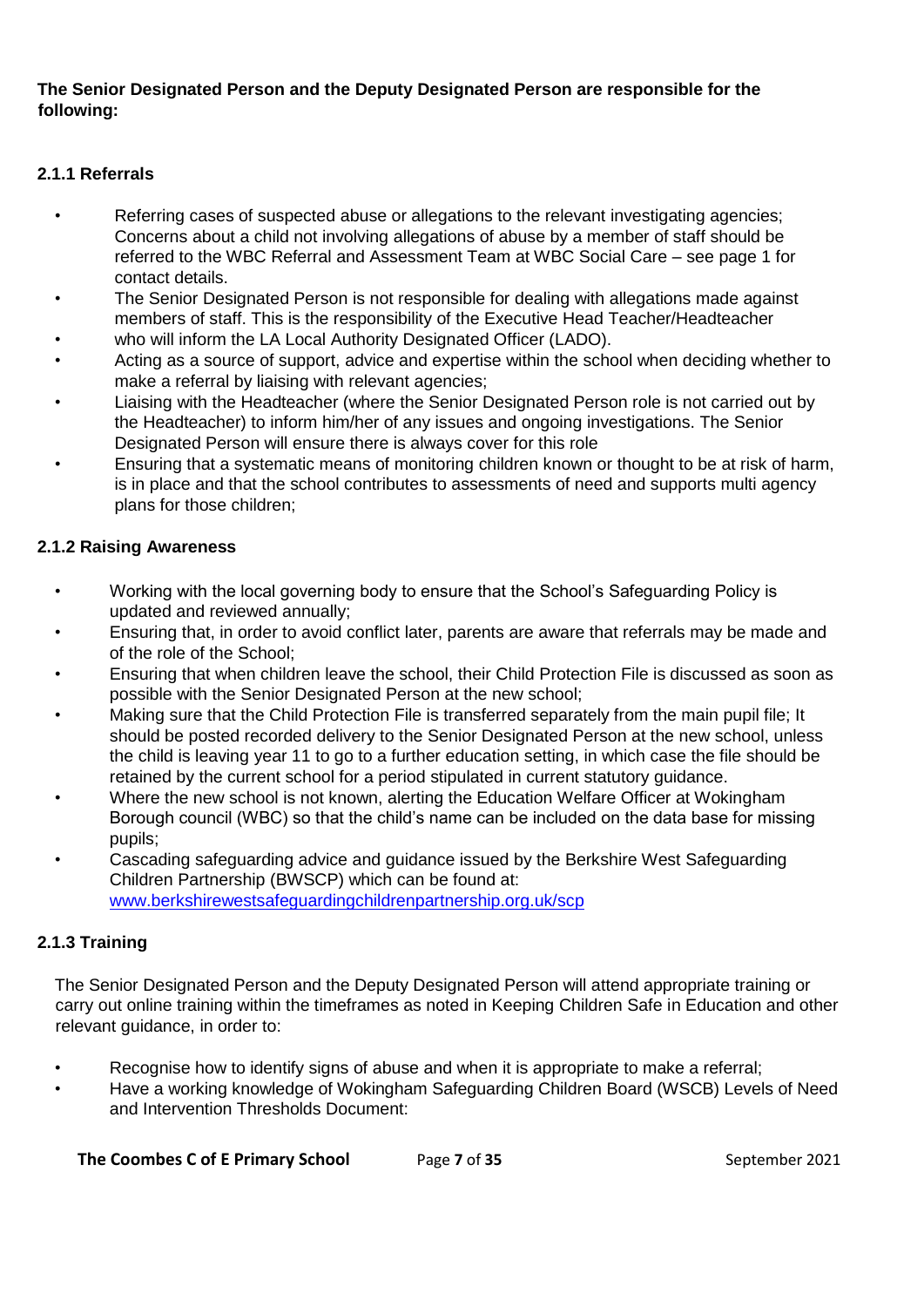[www.berkshirewestsafeguardingchildrenpartnership.org.uk/scp/wokingham/wokinghamsle vels](http://www.berkshirewestsafeguardingchildrenpartnership.org.uk/scp/wokingham/wokinghams-levels-of-need-and-threshold-guidance)[of-need-and-threshold-guidance](http://www.berkshirewestsafeguardingchildrenpartnership.org.uk/scp/wokingham/wokinghams-levels-of-need-and-threshold-guidance) 

- How to make a referral to Wokingham Borough Council Referral and Assessment Team and what to include;
- how a child protection case conference is conducted, how to provide a report and be able to attend and contribute effectively to these when required to do so;
- Be able to keep detailed, accurate and secure written records of referrals/concerns.

The Senior and Deputy Designated Persons will ensure staff receive appropriate Safeguarding training, if necessary from an external provider. Safeguarding is a regular agenda item on all staff meetings to ensure that up to date information with regard to strategies such as Prevent are shared and discussed in open forms. On line training is also used to further enhance knowledge and understanding.

#### **Free on line training** can be accessed at:

- PREVENT [http://course.ncalt.com/Channel\\_General\\_Awareness/01/index.html](http://course.ncalt.com/Channel_General_Awareness/01/index.html)
- CSE<http://www.safeguardingchildrenea.co.uk/resources/keep-them-safe/>
- FGM [https://www.virtual-college.co.uk/resources/free-courses/recognising-andpreventingfgm](https://www.virtual-college.co.uk/resources/free-courses/recognising-and-preventing-fgm)

All staff will be expected to undergo induction training on Safeguarding and refresher training every 2 years, to enable them to fulfil their safeguarding responsibilities effectively:

All staff and volunteers, especially new or part-time staff who may work with different educational settings, will receive basic safeguarding information ("What to do if you're worried a child is being abused" document):

[https://assets.publishing.service.gov.uk/government/uploads/system/uploads/attachment](https://assets.publishing.service.gov.uk/government/uploads/system/uploads/attachment_data/file/419604/What_to_do_if_you_re_worried_a_child_is_being_abused.pdf) data/file/419604/What to do if you re worried a child is being abused.pdf and a copy of part 1- Keeping Children safe in Education:

[https://assets.publishing.service.gov.uk/government/uploads/system/uploads/attachment](https://assets.publishing.service.gov.uk/government/uploads/system/uploads/attachment_data/file/828587/Keeping_children_safe_in_education_part_one.pdf) [\\_data/file/828587/Keeping\\_children\\_safe\\_in\\_education\\_part\\_one.pdf](https://assets.publishing.service.gov.uk/government/uploads/system/uploads/attachment_data/file/828587/Keeping_children_safe_in_education_part_one.pdf)

- induction training will ensure that staff
- $\circ$  have an overview of the organisation  $\circ$  understand its purpose, values, services and structure  $\circ$ are able to recognise/identify signs of abuse which may include:
- significant changes in children's behaviour;  $\bullet$  deterioration in children's general well-being;
- unexplained bruising, marks or signs of possible abuse or neglect;
- children's comments which give cause for concern;
- any reasons to suspect neglect or abuse outside the setting, for example in the child's home; and/or
- inappropriate behaviour displayed by other members of staff, or any other person working with the children. For example, inappropriate sexual comments; excessive one-to-one attention beyond the requirements of their usual role and responsibilities; or inappropriate sharing of images.
- o know that they must report any concerns immediately they arise
- o understand confidentiality issues.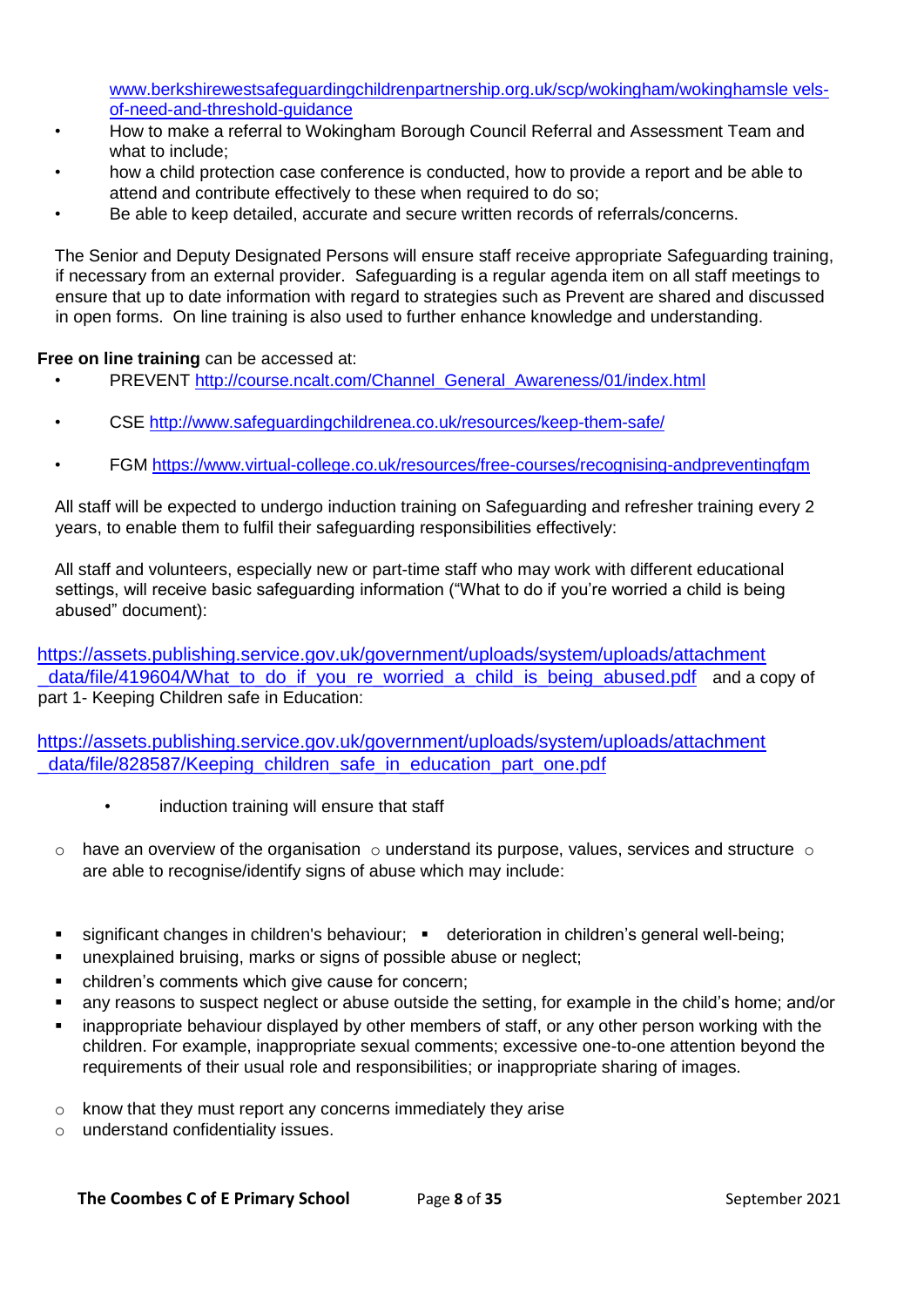# **3 Roles and Responsibilities of the Headteacher**

The Headteacher will ensure that:

- The policies and procedures adopted by the Local Governing Body are fully implemented, and followed by all staff so that everyone knows what to do if concerned about a child;
- Sufficient resources and time are allocated to enable the Senior and Deputy Designated Persons and other staff to discharge their responsibilities, including taking part in strategy discussions and other inter-agency meetings, and contributing to the assessment of children;
- All staff and volunteers feel able to raise concerns about poor or unsafe practice in regard to children, and such concerns are addressed sensitively and effectively in a timely manner in accordance with agreed whistle-blowing policies;
- They personally and other senior leaders undertake safer recruitment training in order to comply with the statutory requirement to have a trained person on every recruitment panel.
- Allegations against a member of staff are investigated and referred to the LA Local Authority Designated Officer (LADO) if appropriate.

# **4 Roles and Responsibilities of the Governing Body**

The Governing body is collectively responsible for the school's safeguarding arrangements. The Designated Safeguarding Governor of The Coombes C of E Primary School, will undertake initial half a day Safeguarding training and refresher training every 3 years. Ideally, all governors will undertake the half day Safeguarding training or appropriate e-learning training. All Governors will undertake an enhanced DBS check.

Allegations of abuse made against the Headteacher are reported to the Chair or Vice Chair of Governors, and referred to the LA Local Area Designated Officer (LADO).

The Governing Body will ensure that:

- Safeguarding arrangements are fully embedded within the school's ethos and reflected in the school's day to day safeguarding practices;
- Sufficient governors are trained in safer recruitment practices that appointments to the senior leadership team can be adequately supported;
- The school has effective policies and procedures in place in accordance with this policy, and school's compliance with them is monitored;
- There are policies and procedures in place for dealing with complaints and/or allegations against staff and any subsequent staff disciplinary hearings.
- There is a Designated Safeguarding Governor to champion safeguarding issues within the school, to liaise with the Headteacher, and to provide information and reports to the Governing Body. The Designated Safeguarding Governor is able to confide in and be supported by the Chair of Governors;
- The Headteacher, and all staff who work with children, will undertake a Safeguarding training course/e-learning every two years as a minimum.
- The Senior and Deputy Designated Persons are trained and will undertake a DSL training course/e-learning every two years as a minimum.
- Temporary staff, volunteers and other regular visitors to the school who work with children are made aware of the school's arrangements for safeguarding and their responsibilities.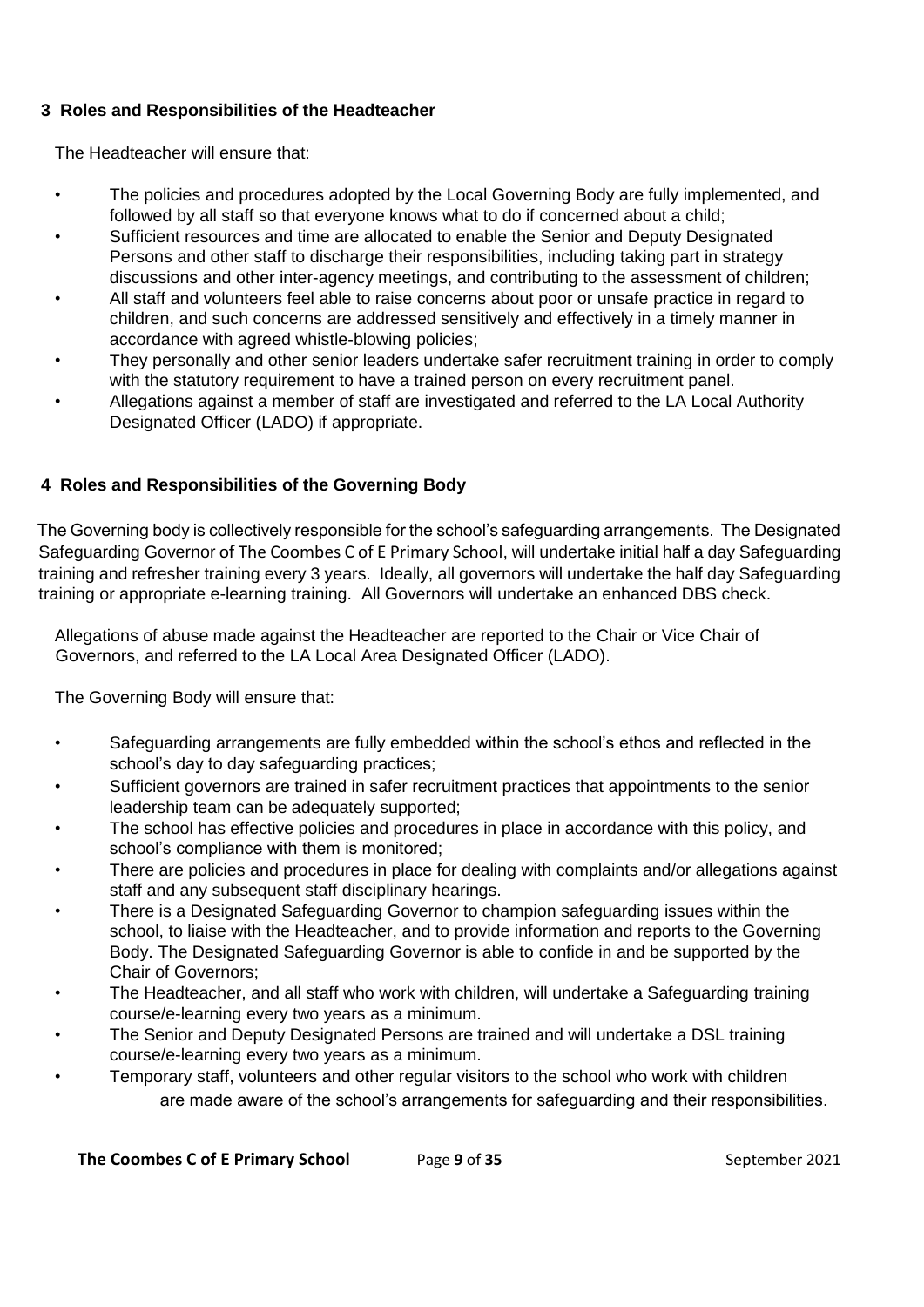## **5 Identifying Concerns**

All members of staff, volunteers and governors must know how to identify and respond to safeguarding or child protection concerns whether they are the result of a direct disclosure or not.

Where a child discloses abuse, they must be familiar with procedures to be followed as below:

If a child chooses to tell someone in school about alleged abuse, that person will support the child as follows:

- Establish the key facts in language that the child understands, using the child's words;
- Clarify that no promises will be made to the child e.g. to keep secrets and inform the child that this information will now have to be passed on;
- Stay calm and be available to listen with the utmost care to what the child is saying;
- Question normally, without pressurising, using only open questions. **Leading questions should be avoided. Particularly if it is believed a crime may have been committed any questioning should be limited to establishing whether immediate protection is required and the next course of action to be taken.**
- Avoid putting words into the child's mouth but note the main points carefully;
- Re-assure the child that they were right to inform you;
- Write a full record signed, dated, timed of what the child did, said etc.;
- Immediately inform the Senior or Deputy Designated Person unless the disclosure has been made to them, following agreed procedures and referrals as appropriate.

## **6 Confidentiality**

While it is recognised that all matters relating to safeguarding individual children are confidential, a member of staff, governor or volunteer, if confided in by a pupil, must never guarantee confidentiality to that pupil.

Where there is a Child Protection concern it will be passed immediately to the Senior Designated Person who will contact the Local Authority Designated Officer (LADO) if appropriate- see page 1 for contact details

The parents of the child should be informed immediately unless it is felt that this would not be in the best interests of the child, would place them at further risk or where it is believed a crime may have been committed

The Headteacher or Senior or Deputy Designated Person will disclose personal information about a pupil, including the level of involvement of other agencies, to other members of staff only on a 'need to know' basis.

All staff must be aware that they have a professional responsibility to share information with other agencies in order to safeguard children.

## **7 Records and Monitoring**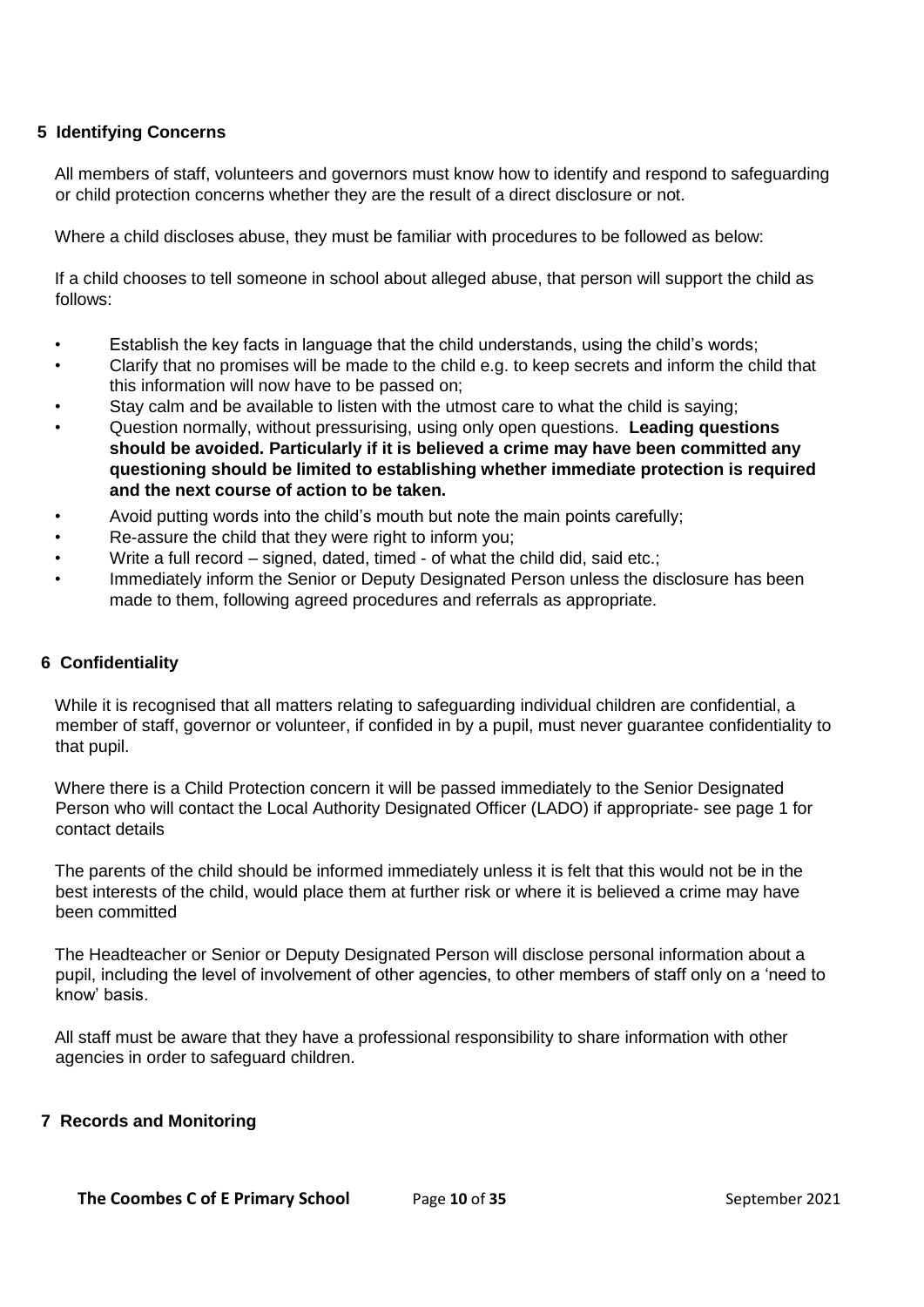Any concerns about a child will be recorded in writing within 24 hours. All records must provide a factual, evidence-based account. Accurate recording of actions should be made. Records will be signed, dated and where appropriate witnessed.

Hard copies of records or reports relating to Child Protection concerns will be kept in a separate, confidential file, securely stored away from the main pupil file. The main pupil file could have, for example, a red C in the top right hand corner to denote the existence of a separate file. Schools may hold some electronic records, for example, a record of concern log or the multi agency referral form or a central list of those pupils who have a child protection plan in place. Authorisation to access these electronic records will be controlled by the Senior Designated Officer.

The school will keep written records of concerns about children, even where there is no need to refer the matter immediately. These records will be kept within the separate confidential file. Records will be kept up to date and reviewed regularly. Original notes will be retained as evidence if there are criminal proceedings arising from current or historical allegations of abuse or neglect.

Timely and accurate recording will take place when there are any issues regarding a child. A record of each and every episode/incident/concern/activity regarding that child, including telephone calls to other professionals, needs to be recorded in chronological order and kept within the confidential file for that child. Support and advice will be sought from Social Care or the Local Area Designated Officer, whenever necessary.

If the child moves to another setting the Child Protection file should be sent, by registered post immediately to the Senior Designated Person at the new setting, making sure that the Child Protection file is transferred separately from the main pupil file. There must be liaison between the two Senior Designated Persons in order to ensure a smooth and safe transition for the child.

Where the new school is not known the Educational Welfare Officer at WBC should be informed so that the child can be included on the data base for missing pupils.

The school processes any personal data collected during the safeguarding process in accordance with its data protection policy. Further details can be found in the Privacy Notice on the school's website. Any data collected is held securely and accessed by, and disclosed to, individuals only for the purposes of completing the safeguarding procedure.

## **8 Supporting children**

We recognise that the school plays a significant part in the prevention of harm to our children by providing good lines of communication with trusted adults, supportive friends and an ethos of protection. We recognise that children who are abused or witness violence may feel helplessness, humiliation and some sense of blame and that their behaviour may be challenging or defiant, or they may be withdrawn. We appreciate that school may be the only stable, secure and predictable element in the lives of children at risk.

We will endeavour to support our pupils through:

- Working to establish and maintain an ethos where children feel secure and are encouraged to talk and are always listened to;
- Ensuring that all pupils know there is an adult in the school whom they can approach if they are worried or in difficulty;

**The Coombes C of E Primary School Page 11 of 35 September 2021**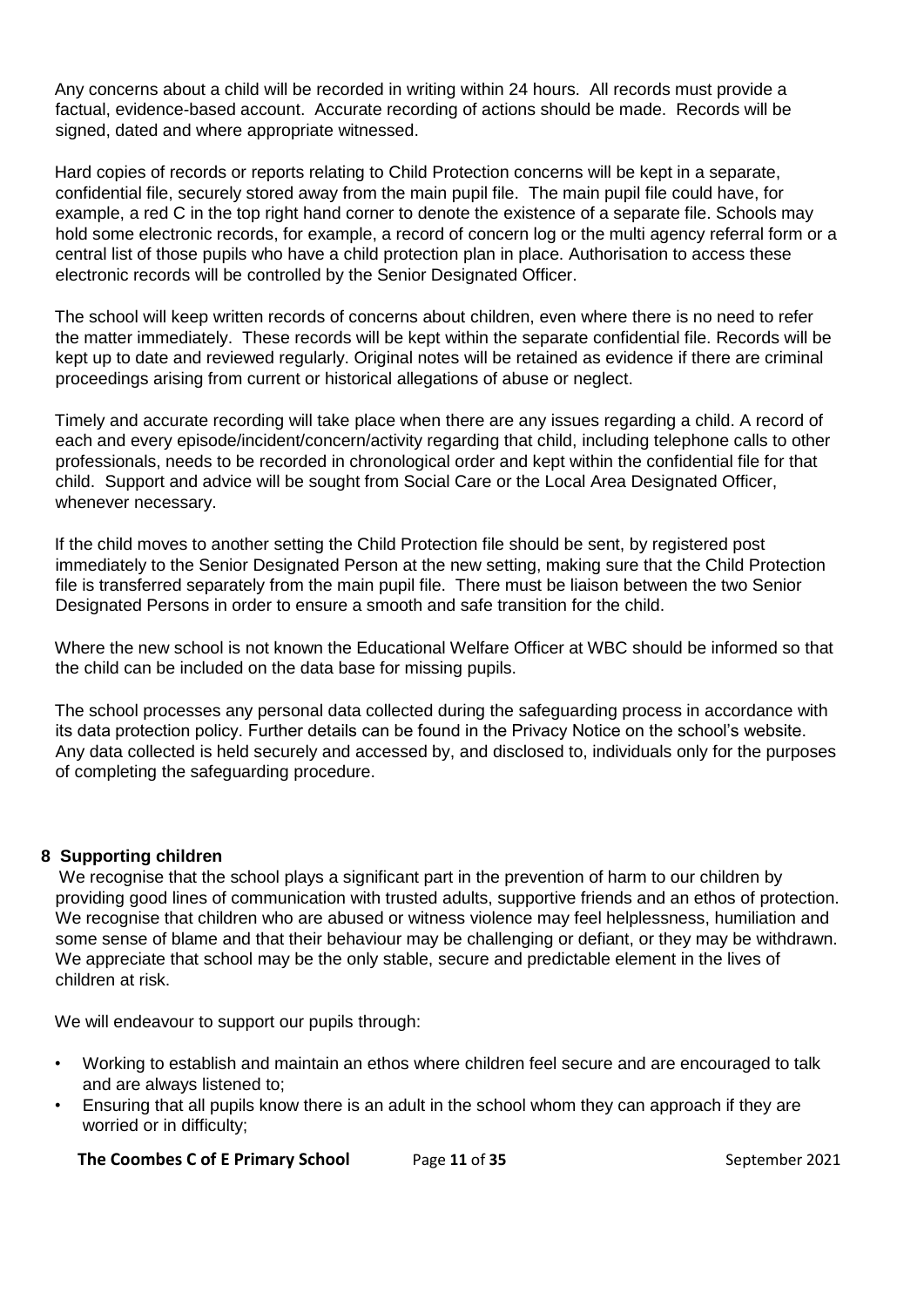- 1:1 nurture work with Learning Mentors and the opportunity to talk to an adult of their choice at any time;
- Regular consultation with children e.g. through questionnaires, participation in anti-bullying assemblies and presentations, monitor playground incidents;
- Including safeguarding across the curriculum, including PSHE, opportunities which equip children with the skills they need to stay safe from harm and to know to whom they should turn for help. In particular, this will include anti-bullying work, e-safety, road safety, pedestrian and cycle training. Also focussed work in Year 6 to prepare for transition to Secondary school and more personal safety/independent travel; Liaison with other agencies that support the pupil, such as Social Services, Foundry College and Education Psychology Service;
- Ensuring all staff are aware of school guidance for their use of mobile technology and have discussed safeguarding issues around the use of mobile technologies and their associated risks.
- Implementation of the school Positive Behaviour Policy which is aimed at supporting vulnerable pupils. The school will ensure that the pupil knows that some behaviour is unacceptable but they are nonetheless valued and are not to be blamed for any abuse which has occurred;
- Ensuring that, where a pupil subject to a child protection plan leaves, their information is transferred to the new school immediately and that the child's social worker is informed.

# **8.1 Children missing from education**

A child going missing from education, particularly repeatedly, can be a warning sign of a range of safeguarding issues. This might include abuse or neglect, such as sexual abuse or exploitation or child criminal exploitation, or issues such as mental health problems, substance abuse, radicalisation, FGM or forced marriage.

There are many circumstances where a child may become missing from education, but some children are particularly at risk. These include children who:

- > Are at risk of harm or neglect
- > Are at risk of forced marriage or FGM
- Come from Gypsy, Roma, or Traveller families
- Come from the families of service personnel
- $\geq$  Go missing or run away from home or care  $\geq$  Are supervised

by the youth justice system

Cease to attend a school

## Come from new migrant families

We will follow our procedures for unauthorised absence and for dealing with children who go missing from education, particularly on repeat occasions, to help identify the risk of abuse and neglect, including sexual exploitation, and to help prevent the risks of going missing in future. This includes informing the local authority if a child leaves the school without a new school being named, and adhering to requirements with respect to sharing information with the local authority, when applicable, when removing a child's name from the admission register at nonstandard transition points.

If a staff member suspects that a child is suffering from harm or neglect, we will follow local child protection procedures, including with respect to making reasonable enquiries. We will make an immediate referral to the local authority children's social care team, and the police, if the child is suffering or likely to suffer from harm, or in immediate danger.

## **8.2 Mental health concern**

Mental health problems can, in some cases, be an indicator that a child has suffered or is at risk of suffering abuse, neglect or exploitation.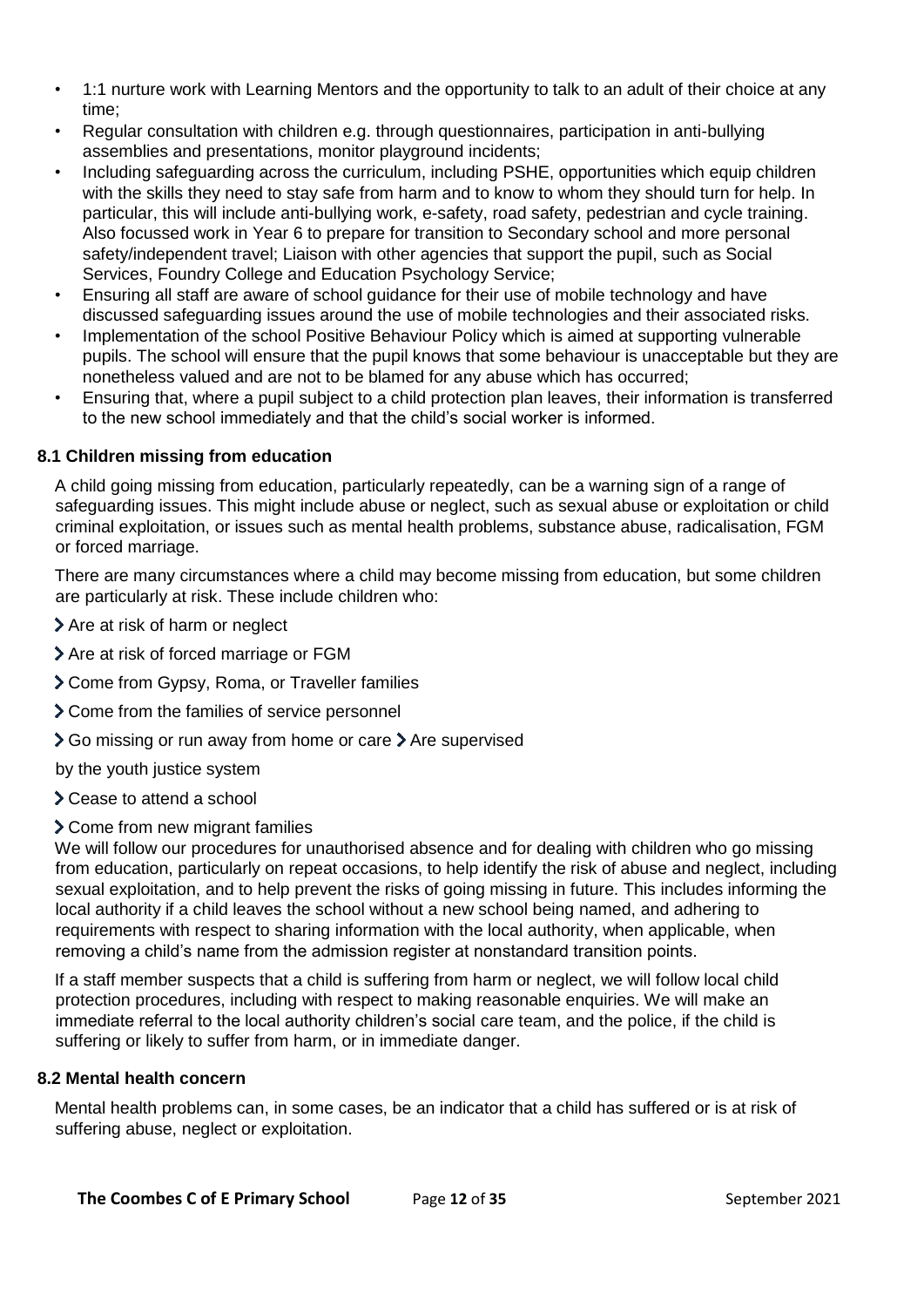Staff will be alert to behavioural signs that suggest a child may be experiencing a mental health problem or be at risk of developing one.

If you have a mental health concern about a child that is also a safeguarding concern, take immediate action by following the steps in section 7.4.

If you have a mental health concern that is **not** also a safeguarding concern, speak to the Designated Safeguarding Person to agree a course of action.

Early intervention to identify issues and provide effective support is crucial. The school role in supporting and promoting mental health and wellbeing can be summarised as:

- Prevention: creating a safe and calm environment where mental health problems are less likely, improving the mental health and wellbeing of the whole school population, and equipping pupils to be resilient so that they can manage the normal stress of life effectively. This will include teaching pupils about mental wellbeing through the curriculum and reinforcing this teaching through school activities and ethos;
- Identification: recognising emerging issues as early and accurately as possible;
- Early support: helping pupils to access evidence based early support and interventions; and
- Access to specialist support: working effectively with external agencies to provide swift access or referrals to specialist support and treatment.

## **8.3 Pupils with a social worker**

Pupils may need a social worker due to safeguarding or welfare needs. We recognise that a child's experiences of adversity and trauma can leave them vulnerable to further harm as well as potentially creating barriers to attendance, learning, behaviour and mental health.

The DSL and all members of staff will work with and support social workers to help protect vulnerable children.

Where we are aware that a pupil has a social worker, the DSL will always consider this fact to ensure any decisions are made in the best interests of the pupil's safety, welfare and educational outcomes. For example, it will inform decisions about:

- Responding to unauthorised absence or missing education where there are known safeguarding risks
- The provision of pastoral and/or academic support

# **8.4. Looked-after and previously looked-after children**

We will ensure that staff have the skills, knowledge and understanding to keep looked-after children and previously looked-after children safe. In particular, we will ensure that:

- Appropriate staff have relevant information about children's looked after legal status, contact arrangements with birth parents or those with parental responsibility, and care arrangements
- The DSL has details of children's social workers and relevant virtual school headteachers

We have appointed a designated teacher. Frances Florides, who is responsible for promoting the educational achievement of looked-after children and previously looked-after children in line with [statutory guidance.](https://www.gov.uk/government/publications/designated-teacher-for-looked-after-children) 

The designated teacher is appropriately trained and has the relevant qualifications and experience to perform the role.

As part of their role, the designated teacher will:

• Work closely with the DSL to ensure that any safeguarding concerns regarding looked-after and previously looked-after children are quickly and effectively responded to

**The Coombes C of E Primary School Page 13 of 35** September 2021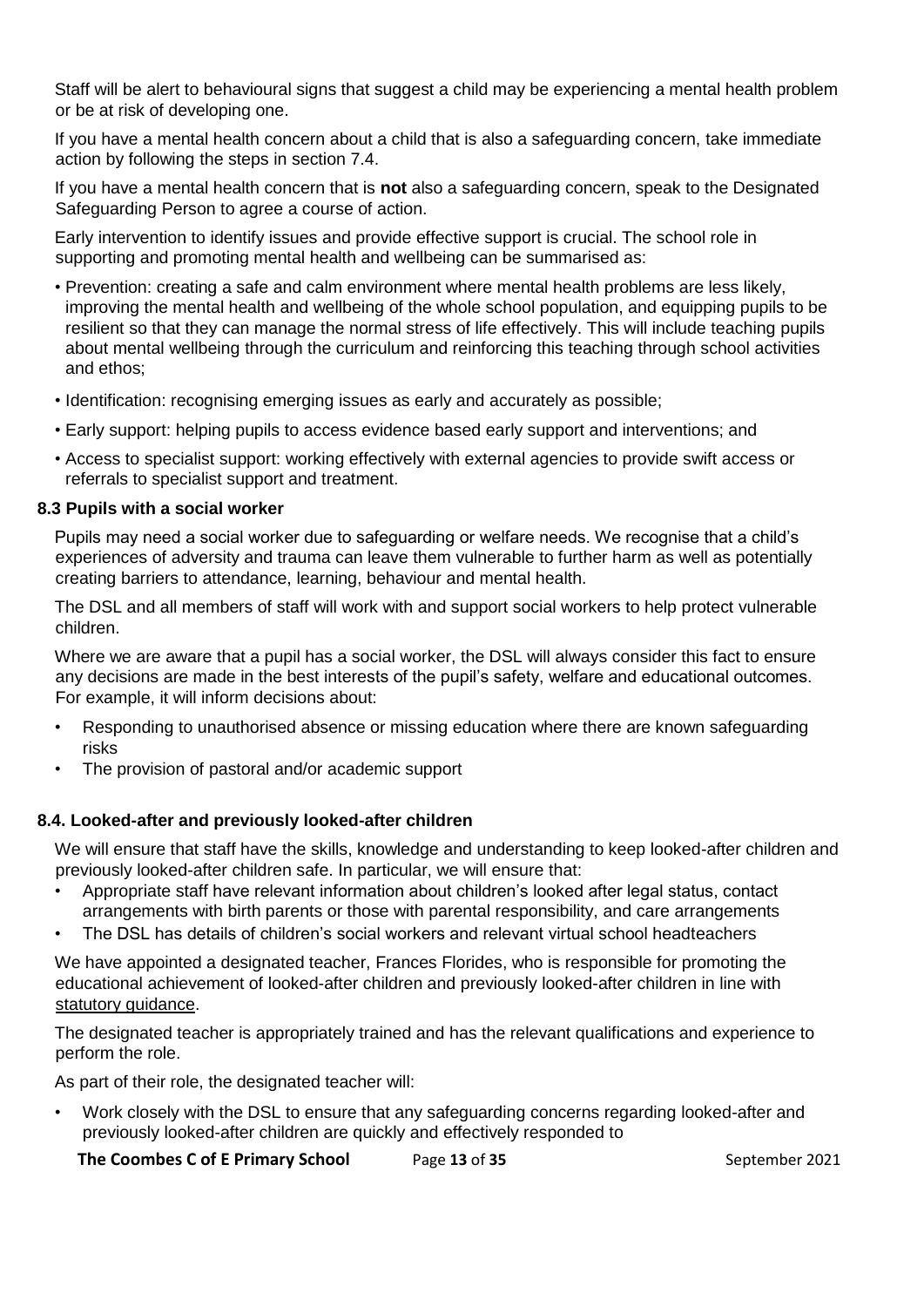• Work with virtual school headteachers to promote the educational achievement of looked-after and previously looked-after children, including discussing how pupil premium plus funding can be best used to support looked-after children and meet the needs identified in their personal education plans

# 8.5 **Radicalisation and Extremism**

Since 2010, when the Government published the Prevent Strategy, there has been an awareness of the specific need to safeguard children, young people and families from violent extremism. There have been several occasions both locally and nationally in which extremist groups have attempted to radicalise vulnerable children and young people to hold extreme views including views justifying political, religious, sexist or racist violence, or to steer them into a rigid and narrow ideology that is intolerant of diversity and leaves them vulnerable to future radicalisation.

Our School values freedom of speech and the expression of beliefs / ideology as fundamental rights underpinning society's values. Both pupils and teachers have the right to speak freely and voice their opinions. However, freedom comes with responsibility and free speech that is designed to manipulate the vulnerable or that leads to violence and harm of others goes against the moral principles in which freedom of speech is valued. Free speech is not an unqualified privilege; it is subject to laws and policies governing equality, human rights, community safety and community cohesion.

The current threat from terrorism in the United Kingdom may include the exploitation of vulnerable people, to involve them in terrorism or in activity in support of terrorism. The normalisation of extreme views may also make children and young people vulnerable to future manipulation and exploitation. The School is clear that this exploitation and radicalisation should be viewed as a safeguarding concern and seeks to protect children against the messages of all violent extremism.

#### **Response**

When any member of staff has concerns that a pupil may be at risk of radicalisation or involvement in terrorism, they should speak to the Headteacher or to the Senior Designated Safeguarding Persons who will follow safeguarding procedures in the Prevent Policy. If the matter is urgent then Thames Valley Police must be contacted by dialling 999. In non-urgent cases where police advice is sought then contact should be via 101. The Department of Education has also set up a dedicated telephone helpline for staff and governors to raise concerns around Prevent (020 7340 7264). Share any action taken with the Designated Safeguarding Person as soon as possible.

Numerous factors can contribute to and influence the range of behaviours that are defined as violent extremism, but most young people do not become involved in extremist action. For this reason, the appropriate interventions in any particular case may not have any specific connection to the threat of radicalisation, for example they may address mental health, relationship or drug/alcohol issues.

## **8.6 Forced Marriage (FM)**

This is an entirely separate issue from arranged marriage. It is a human rights abuse and falls within the Crown Prosecution Service definition of domestic violence. Young men and women can be at risk in affected ethnic groups. Whistle-blowing may come from younger siblings. Other indicators may be detected by changes in adolescent behaviours. Never attempt to intervene directly as a school or through a third party. Always call either the Contact Centre or the Forced Marriage Unit 020 7008 0151.

## **8.7 Female Genital Mutilation (FGM)**

Female Genital Mutilation (FGM) is illegal in England and Wales under the FGM Act (2003). It is a form of child abuse and violence against women. From 31 October 2015 a mandatory reporting duty requires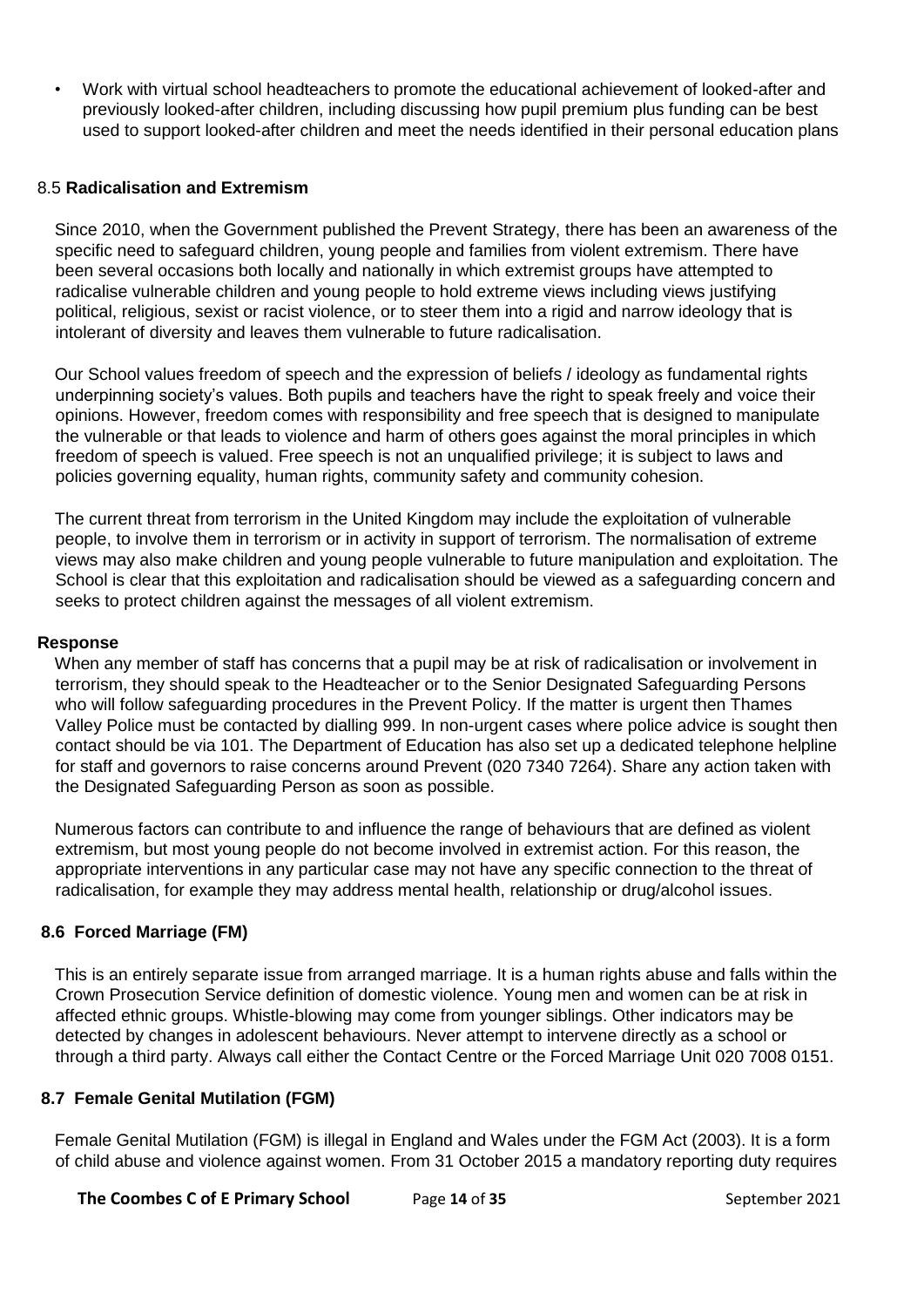teachers to report 'known' cases of FGM in under 18s, which are identified in the course of their professional work, to the police.

The duty applies to all persons employed or engaged to carry out 'teaching work' in the school, whether or not they have qualified teacher status. Please refer to the Home Office and Department for Education's procedural information for full details:

[https://www.gov.uk/government/publications/mandatory-reporting-of-female-genital](https://www.gov.uk/government/publications/mandatory-reporting-of-female-genital-mutilation-procedural-information)[mutilationprocedural-information](https://www.gov.uk/government/publications/mandatory-reporting-of-female-genital-mutilation-procedural-information) 

If a teacher is informed by a pupil that an act of FGM has been carried out on her or a teacher observes physical signs which appear to show that an act of FGM has been carried out the teacher should call 101 and make a report to the police force in which the girl resides.

Unless they have been specifically told not to disclose, they should also discuss the case with the Designated Safeguarding Person and involve children's social care as appropriate.

The duty applies to the individual who becomes aware of the case to make a report.

Where there is a risk to life or likelihood of serious immediate harm the teacher should report the case immediately to the police, including dialling 999 if appropriate.

There are no circumstances in which a teacher or other member of staff should examine a girl.

#### **8.8 Domestic Abuse**

Domestic abuse represents one quarter of all violent crime. It is actual or threatened physical, emotional, psychological or sexual abuse. It involves the use of power and control by one person over another. It occurs regardless of race, ethnicity, gender, class, sexuality, age, religion, mental or physical ability. Domestic abuse can also involve other types of abuse. We use the term domestic abuse to reflect that a number of abusive and controlling behaviours are involvement beyond violence.

Slapping, punching, kicking, bruising, rape, ridicule, constant criticism, threats, manipulation, sleep deprivation, social isolation, and other controlling behaviours all count as abuse. Children can witness and be adversely affected by domestic abuse and/or violence at home where it occurs between family members. Exposure to domestic abuse and/or violence can have a serious, long-lasting emotional and psychological impact on children.

If a member of staff is concerned that a pupil is the subject of or witness to domestic abuse, then this should be reported to the Headteacher or Senior Designated Person.

## **8.9 Child Sexual Exploitation (CSE) Child sexual exploitation**

Sexual exploitation of children and young people under 18 involves exploitative situations, contexts and relationships where the young person (or third person/s) receive 'something' (e.g. food, accommodation, drugs, alcohol, cigarettes, affection, gifts, money) as a result of them performing, and/or others performing on them, sexual activities.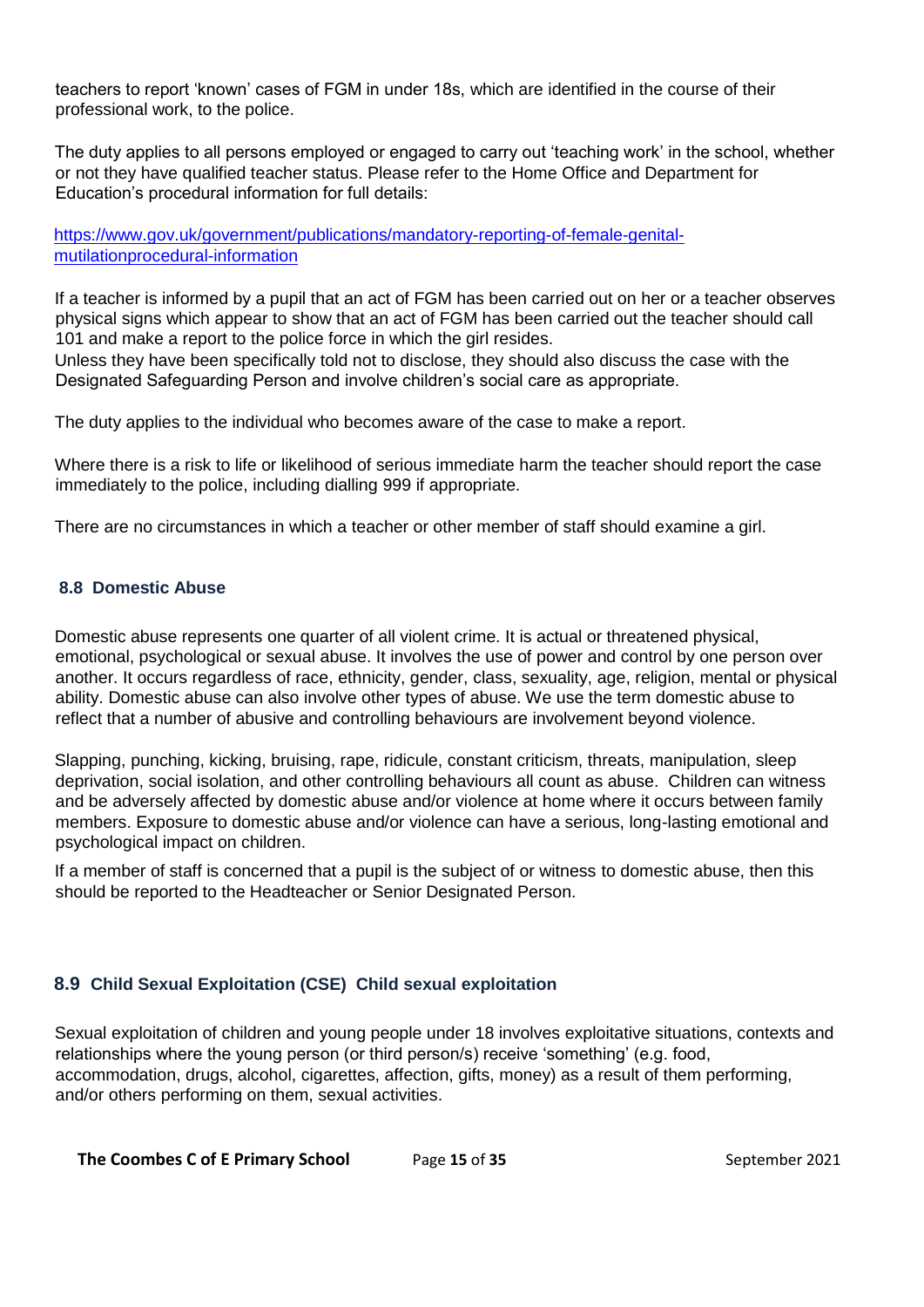Child sexual exploitation can occur through the use of technology without the child's immediate recognition; for example, being persuaded to post images on the internet/mobile phones without immediate payment or gain. Violence, coercion and intimidation are common. Involvement in exploitative relationships is characterized by the child's or young person's limited availability of choice, as a result of their social, economic or emotional vulnerability.

In addition to the CCE indicators above, indicators of CSE can include a child:

- Having an older boyfriend or girlfriend
- Suffering from sexually transmitted infections or becoming pregnant

A common feature of CSE is that the child or young person does not recognise the coercive nature of the relationship and does not see themselves as a victim of exploitation.

If a member of staff is concerned that a pupil is the subject of CSE then this should be reported to the Headteacher or Senior Designated Person.

# **8.10 Child Criminal Exploitation (County Lines)**

Criminal exploitation of children is a geographically widespread form of harm that is a typical feature of county lines criminal activity, drug networks or gangs groom and exploit children and young people to carry drugs and money from urban areas to suburban and rural areas, market and seaside towns. The key to identifying potential involvement in county lines are missing episodes, when the victim may have been trafficked for the purpose of transporting drugs and a referral to the National Referral Mechanism should be considered.

Like other forms of abuse and exploitation, county lines exploitation:

- can affect any child or young person (male or female) under the age of 18 years;
- can affect any vulnerable adult over the age of 18 years;
- can still be exploitation even if the activity appears consensual;
- can involve force and/or enticement-based methods of compliance and is often accompanied by violence or threats of violence;
- can be perpetrated by individuals or groups, males or females, and young people or adults; and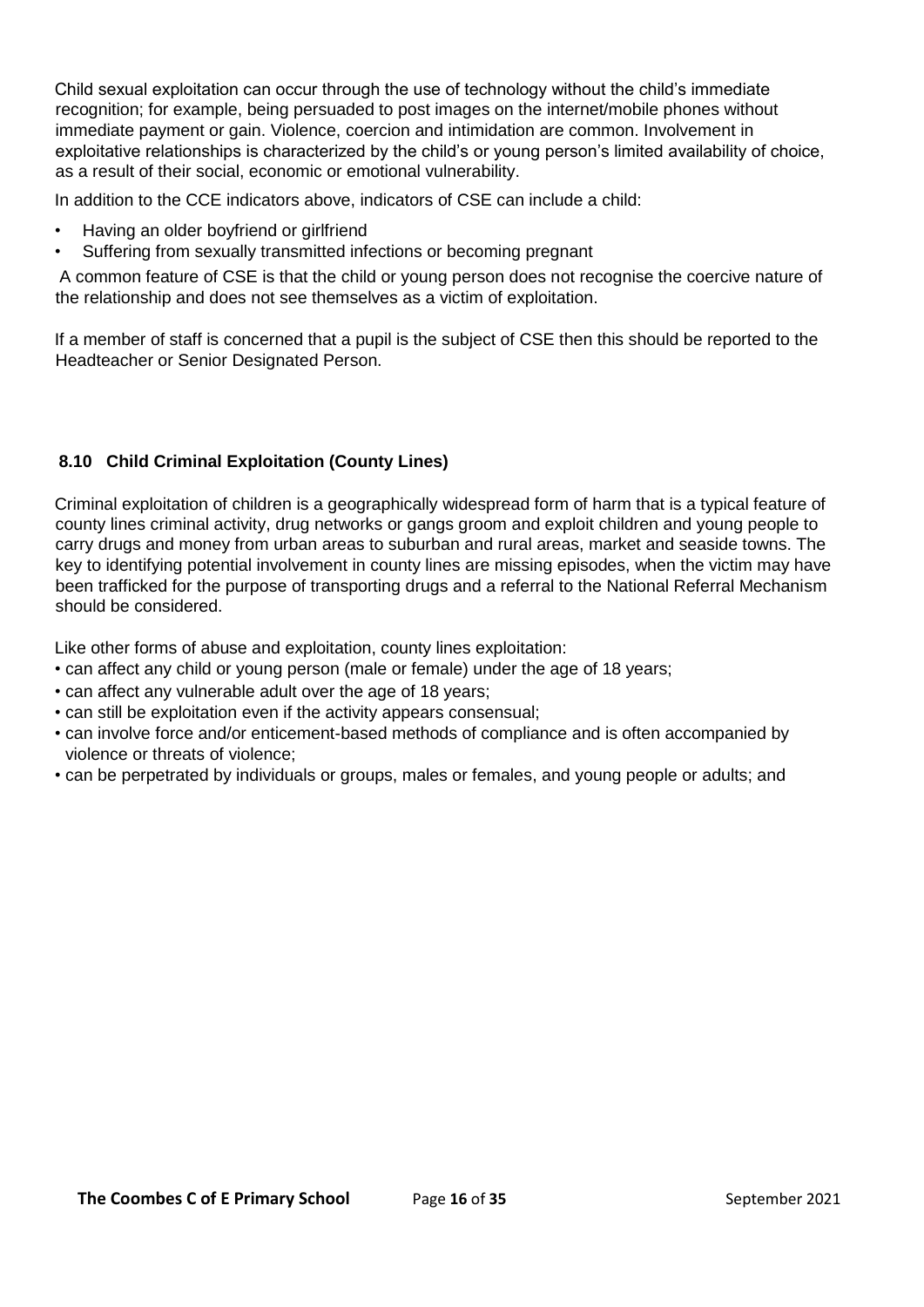• is typified by some form of power imbalance in favour of those perpetrating the exploitation.

Whilst age may be the most obvious, this power imbalance can also be due to a range of other factors including gender, cognitive ability, physical strength, status, and access to economic or other resources.

If a member of staff suspects CCE, they will discuss this with the DSL. The DSL will trigger the local safeguarding procedures, including a referral to the local authority's children's social care team and the police, if appropriate.

# **8.11 Allegations of abuse made against other pupils**

We recognise that children are capable of abusing their peers. Abuse will never be tolerated or passed off as "banter", "just having a laugh" or "part of growing up".

We also recognise the gendered nature of peer-on-peer abuse (i.e. that it is more likely that girls will be victims and boys the perpetrators). However, all peer-on-peer abuse is unacceptable and will be taken seriously.

Most cases of pupils hurting other pupils will be dealt with under our school's behaviour policy, but this child protection and safeguarding policy will apply to any allegations that raise

safeguarding concerns. This might include where the alleged behaviour:

- It is serious, and potentially a criminal offence
- Could put pupils in the school at risk
- > Is violent

-

- Involves pupils being forced to use drugs or alcohol
- Involves sexual exploitation, sexual abuse or sexual harassment, such as indecent exposure, sexual assault, upskirting<sup>1</sup> or sexually inappropriate pictures or videos (including sexting)
	- If a pupil makes an allegation of abuse against another pupil:
	- You must record the allegation and tell the DSL, but do not investigate it
- The DSL will contact the local authority children's social care team and follow its advice, as well as the police if the allegation involves a potential criminal offence
- The DSL will put a risk assessment and support plan into place for all children involved (including the victim(s), the child(ren) against whom the allegation has been made and any others affected) with a named person they can talk to if needed
- The DSL will contact the children and adolescent mental health services (CAMHS), if appropriate

We will minimise the risk of peer-on-peer abuse by:

Challenging any form of derogatory or sexualised language or behaviour, including requesting or sending sexual images

## **The Coombes C of E Primary School Fage 17 of 35** September 2021

<sup>1</sup> 'Upskirting' typically involves taking a picture under a person's clothing without them knowing, with the intention of viewing their genitals or buttocks to obtain sexual gratification, or cause the victim humiliation,

distress or alarm. It is now a criminal offence.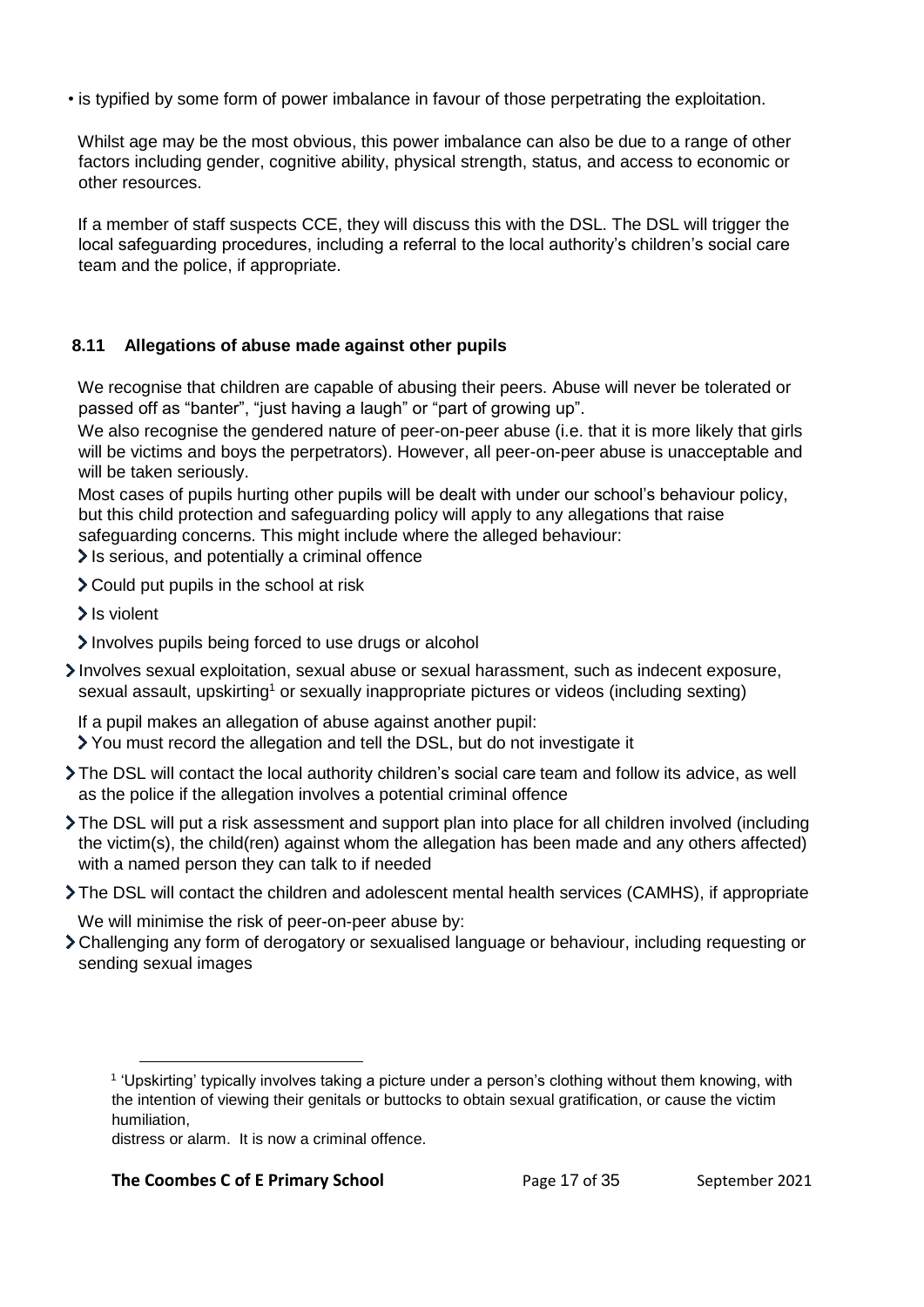- Being vigilant to issues that particularly affect different genders for example, sexualised or aggressive touching or grabbing towards female pupils, and initiation or hazing type violence with respect to boys
	- Ensuring our curriculum helps to educate pupils about appropriate behaviour and consent
	- Ensuring pupils know they can talk to staff confidentially by information given in assemblies, PSHE lessons, regular NSPCC updates/posters and signposting to the Pastoral Support Link.
	- Ensuring staff are trained to understand that a pupil harming a peer could be a sign that the child is being abused themselves, and that this would fall under the scope of this policy

# **8.12 Pupils with special educational needs and disabilities**

We recognise that pupils with special educational needs (SEN) and disabilities can face additional safeguarding challenges. Additional barriers can exist when recognising abuse and neglect in this group, including:

- Assumptions that indicators of possible abuse such as behaviour, mood and injury relate to the child's disability without further exploration
- Pupils being more prone to peer group isolation than other pupils
- The potential for pupils with SEN and disabilities being disproportionally impacted by behaviours such as bullying, without outwardly showing any signs
- Communication barriers and difficulties in overcoming these barriers

We offer extra pastoral support for pupils with SEN and disabilities. This includes SEN

Support Plans and nurture groups.

## **9 Recruitment**

In order to ensure that children are protected whilst at this school, we will ensure that staff and volunteers are carefully selected, screened, trained and supervised.

We accept that it is our responsibility to follow the guidance set out in Keeping Children Safe in Education 2020. The link below will direct you to the WBC model Recruitment policies which are aligned to current government guidance and adopted by the Trust:

<http://wsh.wokingham.gov.uk/leadership/policies/recruitment-policy/>

## **10 Volunteers**

We understand that some people otherwise unsuitable for working with children may use volunteering to gain access to children; for this reason, any volunteers in the school, in whatever capacity, are expected to follow the policies and procedures in the same way as paid staff.

Where a parent or other volunteer helps on a one-off basis, he/she will only work under the direct supervision of a member of staff, and at no time have one to one contact with children. However, if a parent or other volunteer is to be in school regularly or over a longer period then they will be checked to ensure their suitability to work with children.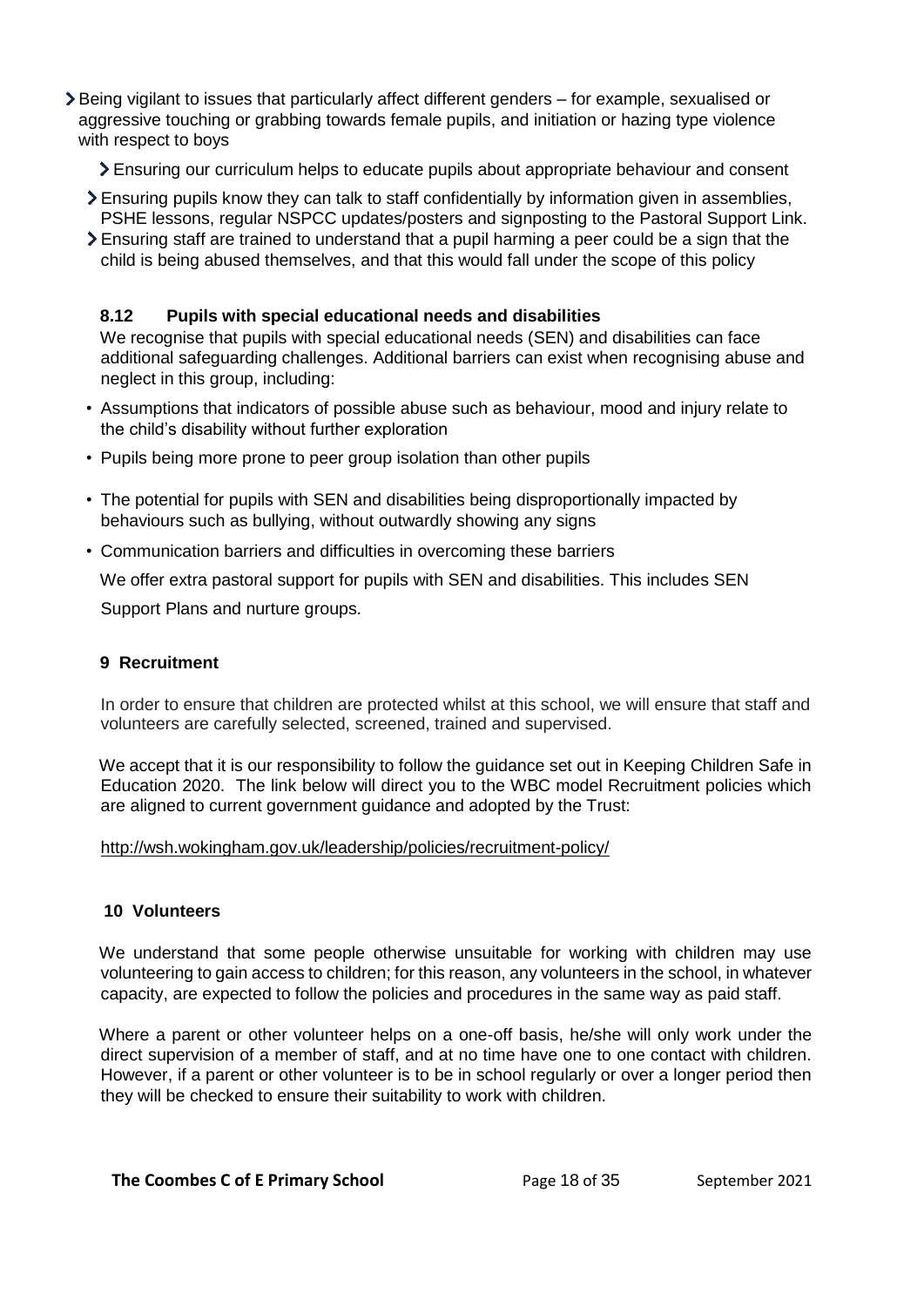# **11 Safe Staff**

Checks will be undertaken corresponding to Safer Recruitment procedures on all adults working in the school to establish their suitability to work with children. Records of these checks will be kept in accordance with Part 3 - Keeping Children Safe in Education 2020, and Data Protection legislation.

All school staff will take care not to place themselves in a vulnerable position with a child. It is always advisable for interviews or work with individual children or parents to be conducted with or in view of other adults.

If an allegation is made against another member of staff (including a supply teacher or volunteer), the member of staff receiving the allegation will immediately inform the Headteacher or the most senior teacher if the Headteacher is not present. The Headteacher or most senior teacher will inform the CEO who will advise on processes to consult with the Local Area Designated Officer.

Allegations against the Head of School are reported to the Executive Headteacher and allegations against the Headteacher/Executive Headteacher are reported to the Chair or Vice Chair of Governors, and referred to the LA Local Authority Designated Officer (LADO) see page 1 for contact details.

# **12 Conduct of Staff**

The school has a duty to ensure that professional behaviour applies to relationships between staff and children, and that all members of staff are clear about what constitutes appropriate behaviour and professional boundaries. (See Staff Code of Conduct).

At all times, members of staff are required to work in a professional way with children. All staff should be aware of the expectations, inherent risks and possible consequences in:

- Working alone with a child;
- Physical interventions;
- Cultural and gender stereotyping;
- Dealing with sensitive information;
- Giving to, and receiving gifts from, children and parents;
- Contacting children through private telephones (including texting), e-mail, MSN, or social networking websites;
- Disclosing personal details inappropriately;
- Meeting pupils outside school hours or school duties;
- Making inappropriate sexual comments; excessive one to one attention beyond the normal requirements of the role; or inappropriate sharing of images

If any member of staff has reasonable suspicion that a child is suffering harm, and fails to act in accordance with this policy and Berkshire West Safeguarding Children Partnership (BWSCP) procedures, this will be viewed as misconduct, and appropriate action will be taken.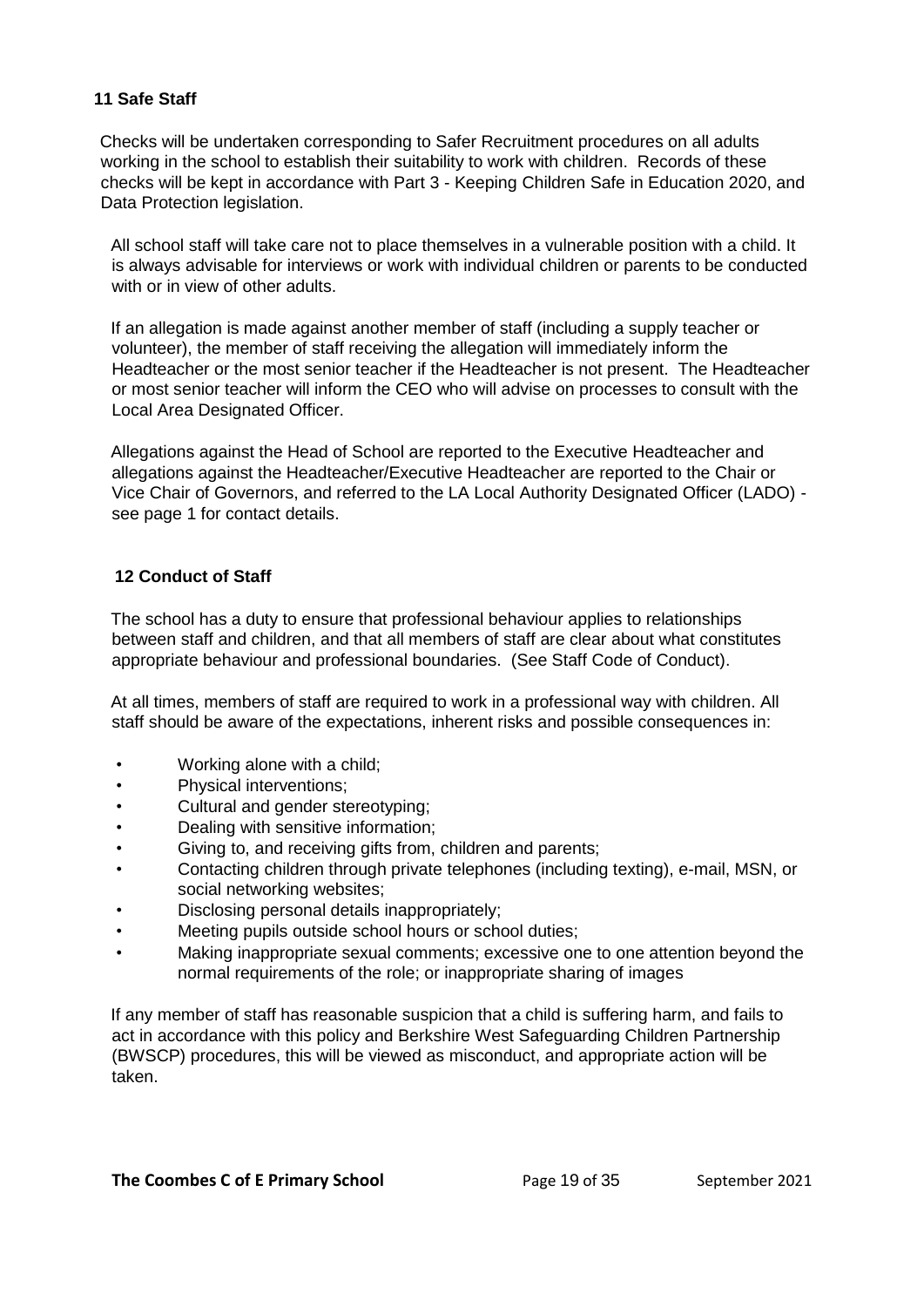# **13 Supporting staff**

We recognise that staff working in the school who have become involved with a child who has suffered harm, or who appears likely to suffer harm, may find this situation stressful and upsetting.

We will support such staff by providing an opportunity to talk through anxieties with the Senior Designated Person and to seek further support, if necessary.

The Senior and Deputy Designated Person and the Headteacher can seek personal support through ARC *counselling services-see page 1 for contact details,* or other appropriate counselling services.

Staff will have access to The Guidance for Safer Working Practices for Adults who work with Children and Young People <https://www.saferrecruitmentconsortium.org/about>

This provides advice on the boundaries of appropriate behaviour and the circumstances that should be avoided in order to limit complaints against staff of the abuse of trust and/or allegations of abuse.

# **14 Images of Children and Young People**

The use of digital images in schools is a complex area and it is recommended that schools have a detailed policy and guidelines that set out what is acceptable in their setting. The text below is a brief summary of the key points extracted from the Wokingham Borough Council Children's Services 'All in One E-Safety Guidelines', available via this link: [http://wsh.wokingham.gov.uk/learning-and-teaching/ict-computing-and-online](http://wsh.wokingham.gov.uk/learning-and-teaching/ict-computing-and-online-safety/e-safety/online-safety-school-guidance-for-senior-leaders/)[safety/esafety/online-safety-school-guidance-for-senior-leaders/](http://wsh.wokingham.gov.uk/learning-and-teaching/ict-computing-and-online-safety/e-safety/online-safety-school-guidance-for-senior-leaders/) 

- **School Policy** The school has a clear and sufficiently detailed policy which covers the taking and use of digital images and video of pupils and takes steps to ensure that it is understood and enforced. Particular care will be taken when images of pupils may pass beyond the direct control of the school and into the public domain, e.g. on the school website, social networking. Guidance will include reference to the storage and deletion of images of pupils, including the policy on the use of devices with a facility to store or transfer data to other locations (e.g. 'cloud' storage) to ensure the school is line with ICO (Information Commission's Office) guidance.
- **Acceptable Use Agreements**  Staff and pupils sign ICT Acceptable Use Agreements. For staff this includes a section on the use of digital images and clarification about the position regarding the use of personal mobile phones/cameras for taking pictures. Where volunteers are supporting school staff, they should abide by the same rules as school staff as far as is reasonable.
- **Parental Permission** The school will ensure that appropriate written permissions are obtained before any photographs or videos are used. Where parental permission has not been obtained, or it is known that a pupil should not be photographed or filmed, every reasonable effort should be made to ensure that a pupil's image is not recorded.
- **Parents taking photographs or video** Where the school chooses to allow the recording of images at events it will be made clear that images may only be recorded for personal use and can only be shared with immediate family and friends. Images must not be shared on social networking sites or other websites that are accessible by the general public.

**The Coombes C of E Primary School 2021** Page 20 of 35 September 2021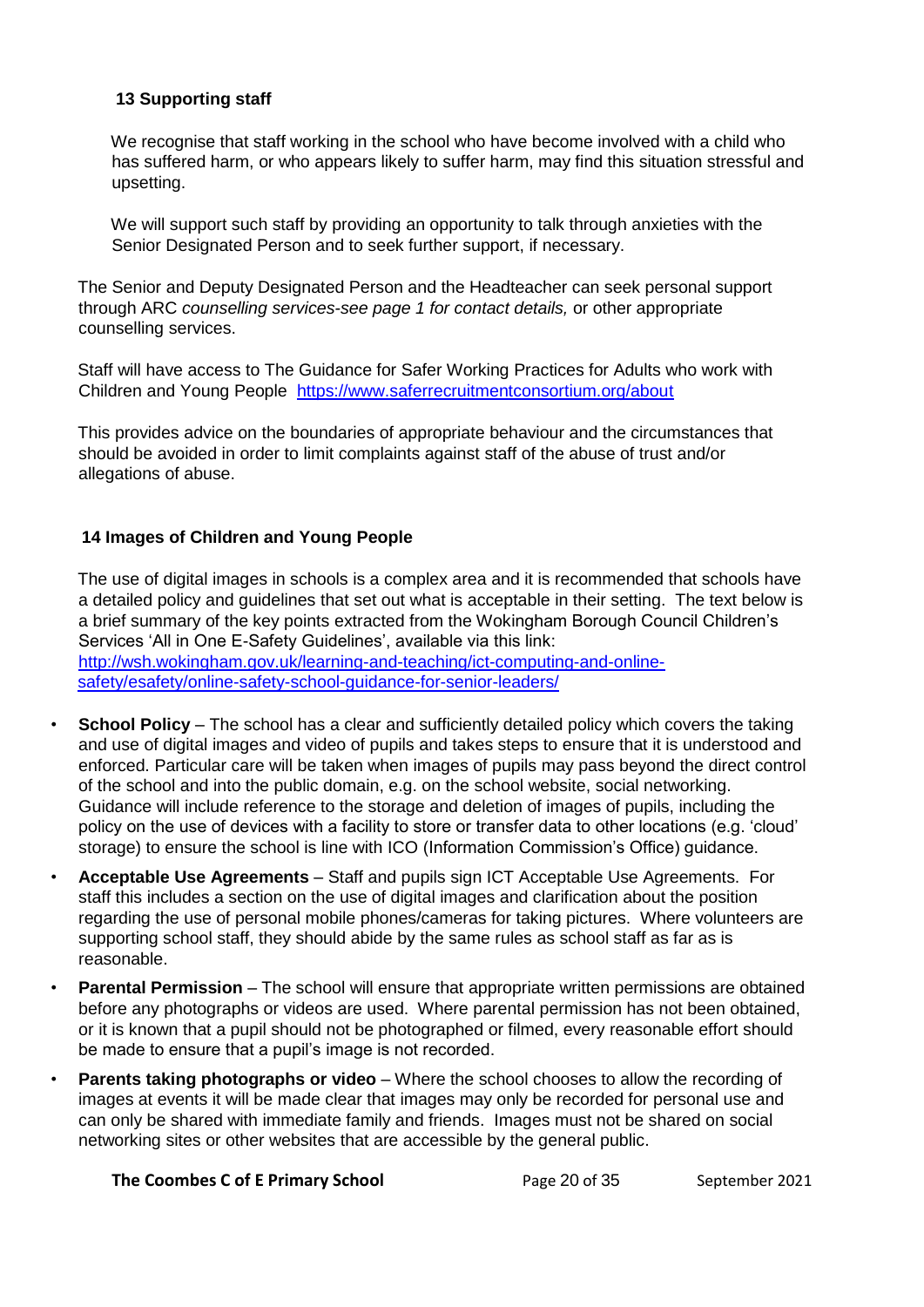• **Events/Activities involving multiple schools** – When taking part in events organised by other schools or organisations, the schools involved will consider what image guidelines should apply. For larger events it is reasonable to expect that specific image guidelines should be in place. Consideration should be given as to how those attending the event will be informed of the image guidelines that apply. Although the school will make reasonable efforts to safeguard the digital images of pupils, parents should be made aware that at some types of event it is not always realistic to strictly enforce image guidelines. The school cannot therefore be held accountable for the use of images taken by parents or members of the public at events.

# **15 Before and After School Activities and Contracted Services**

Where the Governing Body transfers control or otherwise allows the use of school premises to external bodies (such as sports clubs) or service providers during or out of school hours, we will ensure that these bodies or providers have appropriate safeguarding policies and procedures, and that there are arrangements in place to co-ordinate with the school on such matters. Such considerations will be made explicit in any contract or service level agreement with the bodies or providers.

# **16 Links to other School policies**

This Policy will be read in conjunction with other policies regarding the safety and welfare of children. These together make up the suite of policies to safeguard and promote the welfare of children in this school.

*Behaviour and Anti Bullying Code of Conduct Children missing in education Attendance ICT Acceptable Use ESafety Equal Opportunities Whistleblowing Volunteers in school Safer Recruitment Complaints Family Care Health and Safety Data Protection Induction School's Privacy Notice Remote Learning Policy* 

## **Berkshire Child Protection Procedures**

<http://www.proceduresonline.com/berks/wokingham/index.html>

# **Appendix 1 Safeguarding Children – Key Points**

**The Coombes C of E Primary School Fage 21 of 35** September 2021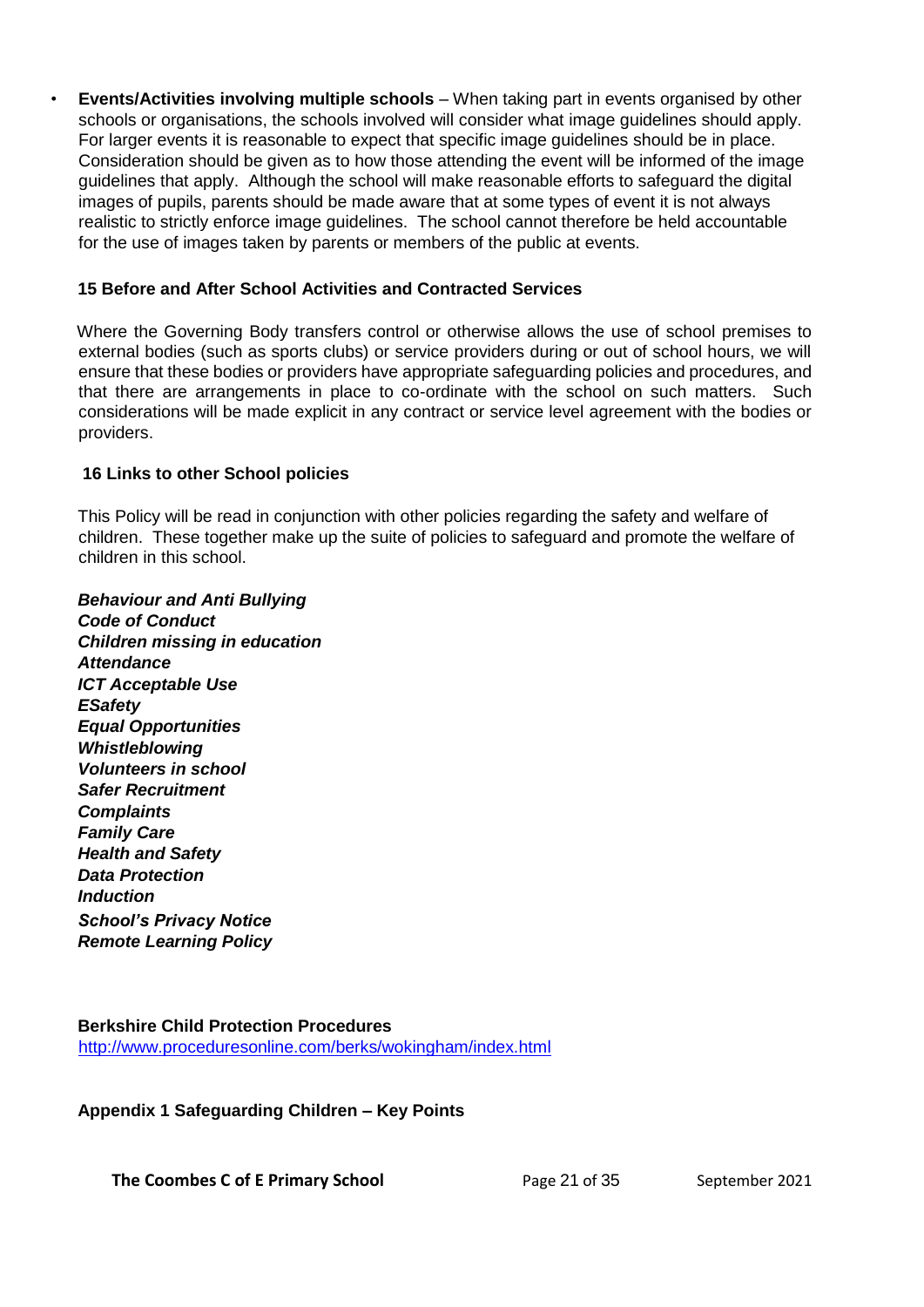Staff and volunteers in charge of children or young people should know what to do if they suspect that someone is being physically, emotionally or sexually abused, or if someone tells them that this is happening. Ensure that you are familiar with the Safeguarding policy; copies of which are located in the staffroom and on the school's website. On request you will be provided with a printed copy.

In addition, the following key points give you a guide on what to do and not to do.

- 1. Always stop and listen straight away to someone who wants to tell you about incidents or suspicions of abuse.
- 2. If you can, write brief notes of what they are telling you while they are speaking. These may help later if you have to remember exactly what was said. Keep your original notes, however rough and even if you wrote on the back of something else. It's what you wrote at the time that may be important later, not a tidier and improved version you wrote up afterwards! If you don't have the means to write at the time, make notes of what was said or observed as soon as possible afterwards.
	- 3. Never make a promise that you will keep what is said confidential or secret. If you are told about abuse you have a responsibility to tell the right people to get something done about it. If asked, explain that if you are going to be told something very important that needs to be sorted out, you will need to tell the people who can sort it out, but that you will only tell the people who absolutely have to know.
	- 4. Do not ask leading questions that might give your own ideas of what might have happened, e.g. "did he do X to you?" Just ask, "what do you want to tell me?" or "Is there anything else you want to say?"
	- 5. Immediately tell the senior designated person for safeguarding, unless they are the subject of the accusation. Don't tell other adults or young people what you have been told. If someone has made an accusation to you about the Headteacher, you should report your concerns to the Chair of Governors.
	- 6. Never attempt to carry out an investigation of suspected or alleged abuse by interviewing people etc. The Local Area Designated Officer (LADO) or the Referral and Assessment team, WBC Social Care and police officers are the people trained to do this. You could cause more damage and endanger possible criminal proceedings.

It is your duty to refer concerns on, not investigate.

- 7. As soon as possible (and certainly the same day) the senior designated person for safeguarding or the Chair of Governors where the allegation is against the Headteacher/Executive Headteacher, should refer the matter to the LADO or the Referral and Assessment Team WBC Social Care (helped by your notes). Follow their instructions about what to do next. They will set up any necessary investigations. That is their statutory job.
- 8. Never think abuse is impossible in your organisation or that an accusation against someone you know well and trust is bound to be wrong.
- 9. Children and young people often tell other young people, rather than staff or other adults about abuse. Therefore, you may hear an allegation from another child.

**The Coombes C of E Primary School Fage 22 of 35 September 2021**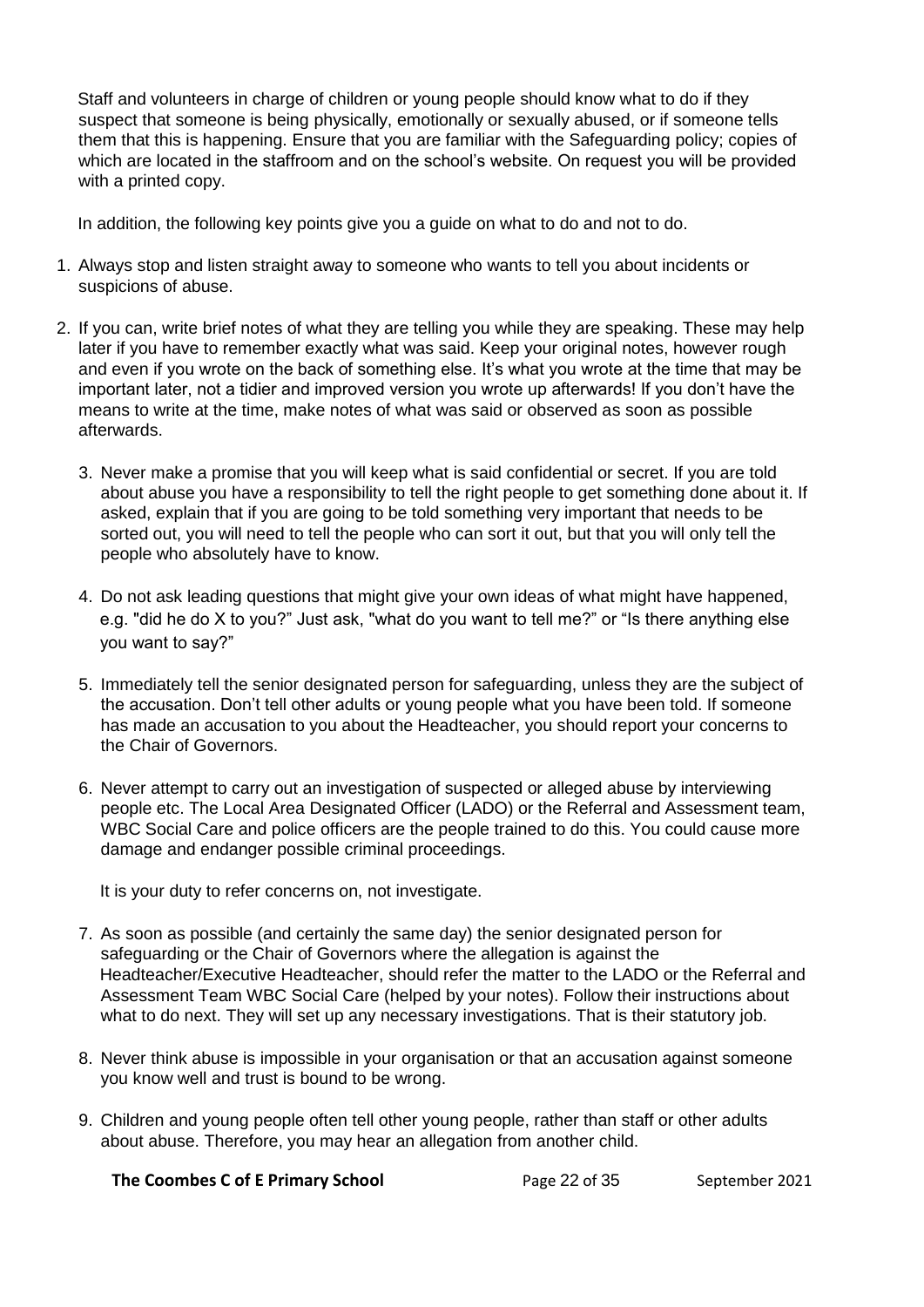The Coombes C of E Primary School Page 23 of 35 September 2021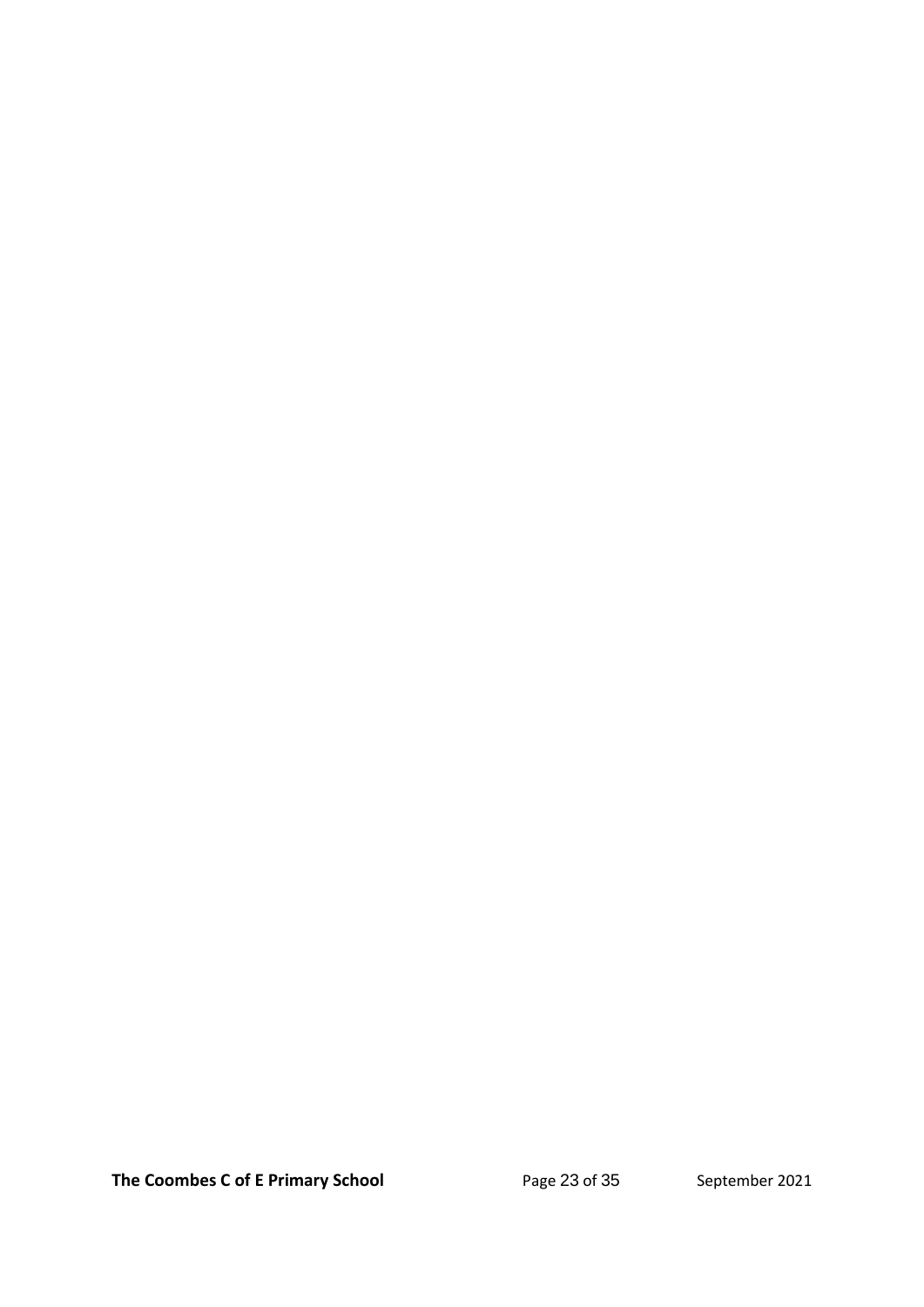# **Appendix 3 Recognising signs of child abuse**

All school and college staff should be aware that abuse, neglect and safeguarding issues are rarely standalone events that can be covered by one definition or label. In most cases, multiple issues will overlap with one another.

# **Categories of Abuse:**

- Physical Abuse
- Emotional Abuse (including Domestic Abuse)
- Sexual Abuse
- Neglect

## **Signs of Abuse in Children:**

The following non-specific signs may indicate something is wrong:

- Significant change in behaviour
- Extreme anger or sadness
- Aggressive and attention-seeking behaviour
- Suspicious bruises with unsatisfactory explanations
- Lack of self-esteem
- Self-injury
- Depression
- Age inappropriate sexual behaviour
- Child Sexual Exploitation

#### **Risk Indicators**

The factors described in this section are frequently found in cases of child abuse. Their presence is not proof that abuse has occurred, but:

- Must be regarded as indicators of the possibility of significant harm
- Justifies the need for careful assessment and discussion with designated / named / lead person, manager, (or in the absence of all those individuals, an experienced colleague)
- May require consultation with and / or referral to Children's Services

The absence of such indicators does not mean that abuse or neglect has not occurred.

- In an abusive relationship the child may:
- Appear frightened of the parent/s
- Act in a way that is inappropriate to her/his age and development (though full account needs to be taken of different patterns of development and different ethnic groups)

The parent or carer may:

- Persistently avoid child health promotion services and treatment of the child's episodic illnesses
- Have unrealistic expectations of the child
- Frequently complain about/to the child and may fail to provide attention or praise (high criticism/low warmth environment)
- Be absent or misusing substances
- Persistently refuse to allow access on home visits
- Be involved in domestic abuse

## **The Coombes C of E Primary School 2021** Page 24 of 35 September 2021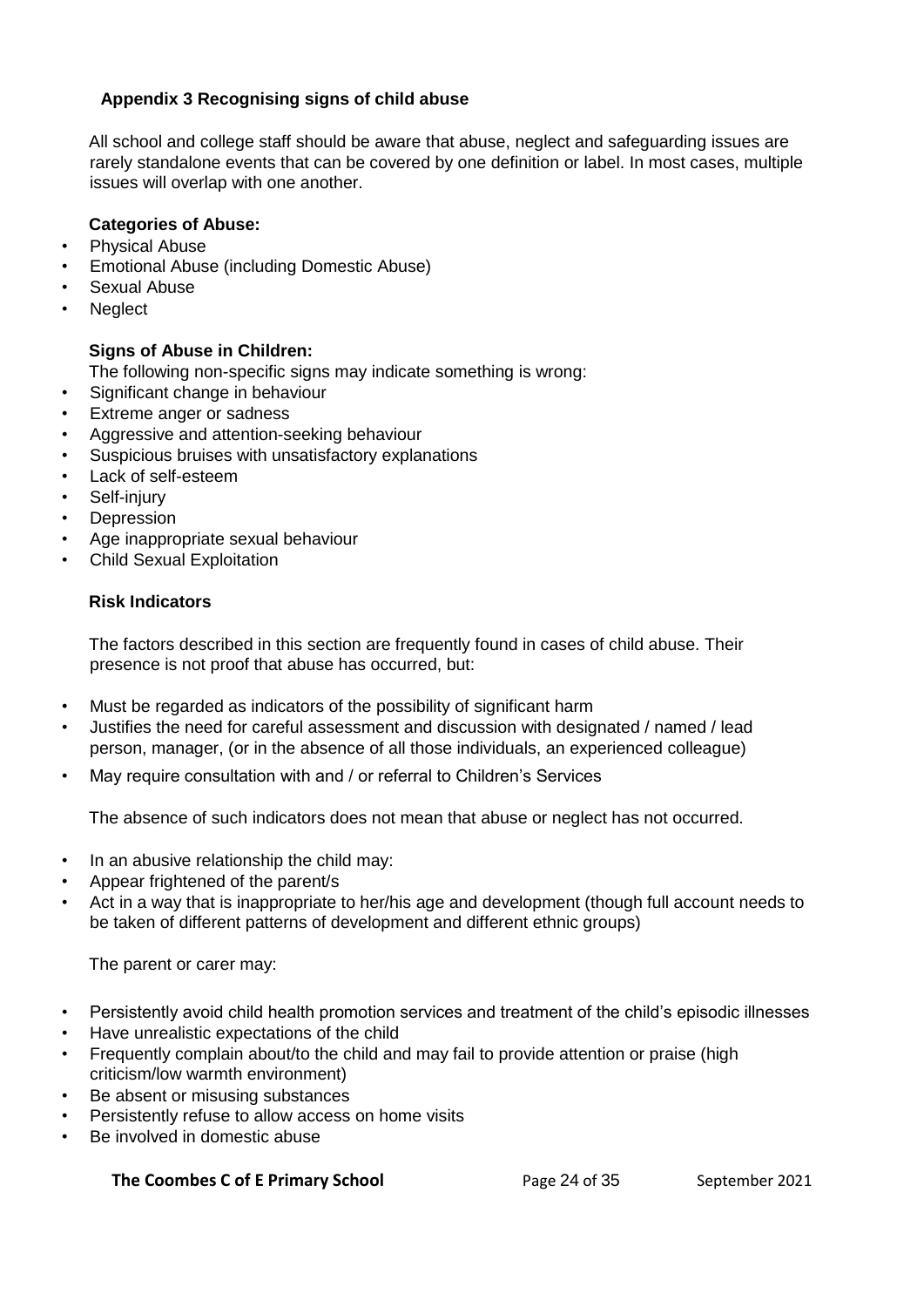Staff should be aware of the potential risk to children when individuals, previously known or suspected to have abused children, move into the household.

Children with special educational needs (SEN) and disabilities may face additional safeguarding challenges. Additional barriers can exist when recognising abuse and neglect in this group of children, including:

- assumptions that indicators of possible abuse such as behaviour, mood and injury relate to the child's disability without further exploration;
- the potential for children with SEN and disabilities being disproportionally impacted by behaviours such as bullying, without outwardly showing any signs; and
- communication barriers and difficulties in overcoming these barriers.

# **Recognising Physical Abuse**

The following are often regarded as indicators of concern:

- An explanation which is inconsistent with an injury
- Several different explanations provided for an injury
- Unexplained delay in seeking treatment
- The parents/carers are uninterested or undisturbed by an accident or injury
- Parents are absent without good reason when their child is presented for treatment
- Repeated presentation of minor injuries (which may represent a "cry for help" and if ignored could lead to a more serious injury)
- Family use of different doctors and A&E departments
- Reluctance to give information or mention previous injuries

## **Bruising**

Children can have accidental bruising, but the following must be considered as non-accidental unless there is evidence or an adequate explanation provided:

- Any bruising to a pre-crawling or pre-walking baby
- Bruising in or around the mouth, particularly in small babies which may indicate force feeding
- Two simultaneous bruised eyes, without bruising to the forehead, (rarely accidental, though a single bruised eye can be accidental or abusive)
- Repeated or multiple bruising on the head or on sites unlikely to be injured accidentally
- Variation in colour possibly indicating injuries caused at different times
- The outline of an object used e.g. belt marks, hand prints or a hair brush
- Bruising or tears around, or behind, the earlobe/s indicating injury by pulling or twisting
- Bruising around the face
- Grasp marks on small children
- Bruising on the arms, buttocks and thighs may be an indicator of sexual abuse

# **Bite Marks**

Bite marks can leave clear impressions of the teeth. Human bite marks are oval or crescent shaped. Those over 3 cm in diameter are more likely to have been caused by an adult or older child. A medical opinion should be sought where there is any doubt over the origin of the bite.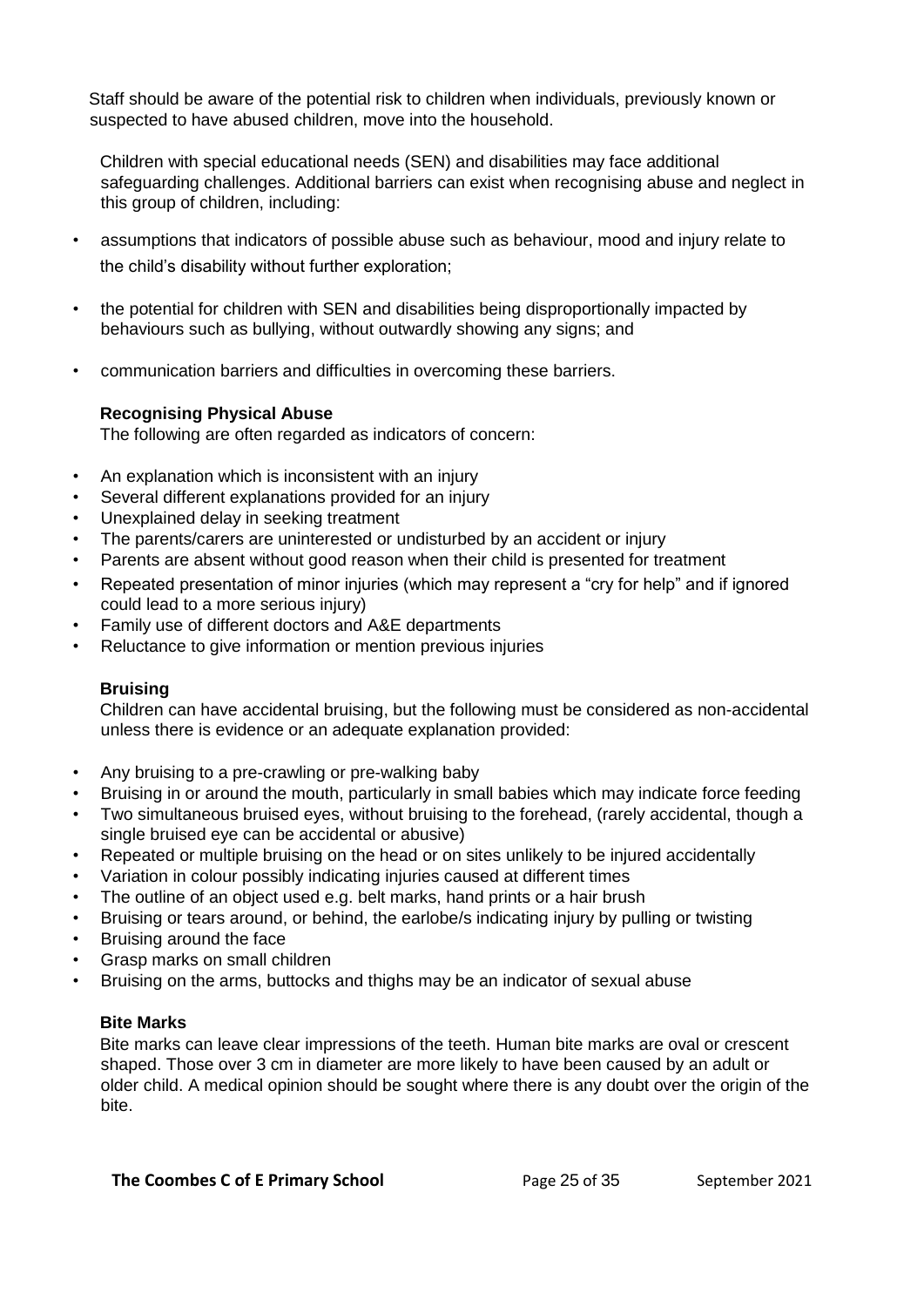# **Burns and Scalds**

It can be difficult to distinguish between accidental and non-accidental burns and scalds, and will always require experienced medical opinion. Any burn with a clear outline may be suspicious e.g.:

- Circular burns from cigarettes (but may be friction burns if along the bony protuberance of the spine)
- Linear burns from hot metal rods or electrical fire elements
- Burns of uniform depth over a large area
- Scalds that have a line indicating immersion or poured liquid (a child getting into hot water is his/her own accord will struggle to get out and cause splash marks)
- Old scars indicating previous burns/scalds which did not have appropriate treatment or adequate explanation

Scalds to the buttocks of a small child, particularly in the absence of burns to the feet, are indicative of dipping into a hot liquid or bath.

# **Fractures**

Fractures may cause pain, swelling and discolouration over a bone or joint. Non-mobile children rarely sustain fractures.

- There are grounds for concern if:
- The history provided is vague, non-existent or inconsistent with the fracture type
- There are associated old fractures
- Medical attention is sought after a period of delay when the fracture has caused symptoms such as swelling, pain or loss of movement
- There is an unexplained fracture in the first year of life

A large number of scars or scars of different sizes or ages, or on different parts of the body, may suggest abuse.

## **Recognising Emotional Abuse**

Emotional abuse may be difficult to recognise, as the signs are usually behavioural rather than physical. The manifestations of emotional abuse might also indicate the presence of other kinds of abuse.

The indicators of emotional abuse are often also associated with other forms of abuse.

The following may be indicators of emotional abuse:

- Developmental delay
- Abnormal attachment between a child and parent/carer e.g. anxious, indiscriminate or not attachment
- Indiscriminate attachment or failure to attach
- Aggressive behaviour towards others
- Scape-goated within the family
- Frozen watchfulness, particularly in pre-school children
- Low self-esteem and lack of confidence
- Withdrawn or seen as a "loner" difficulty relating to others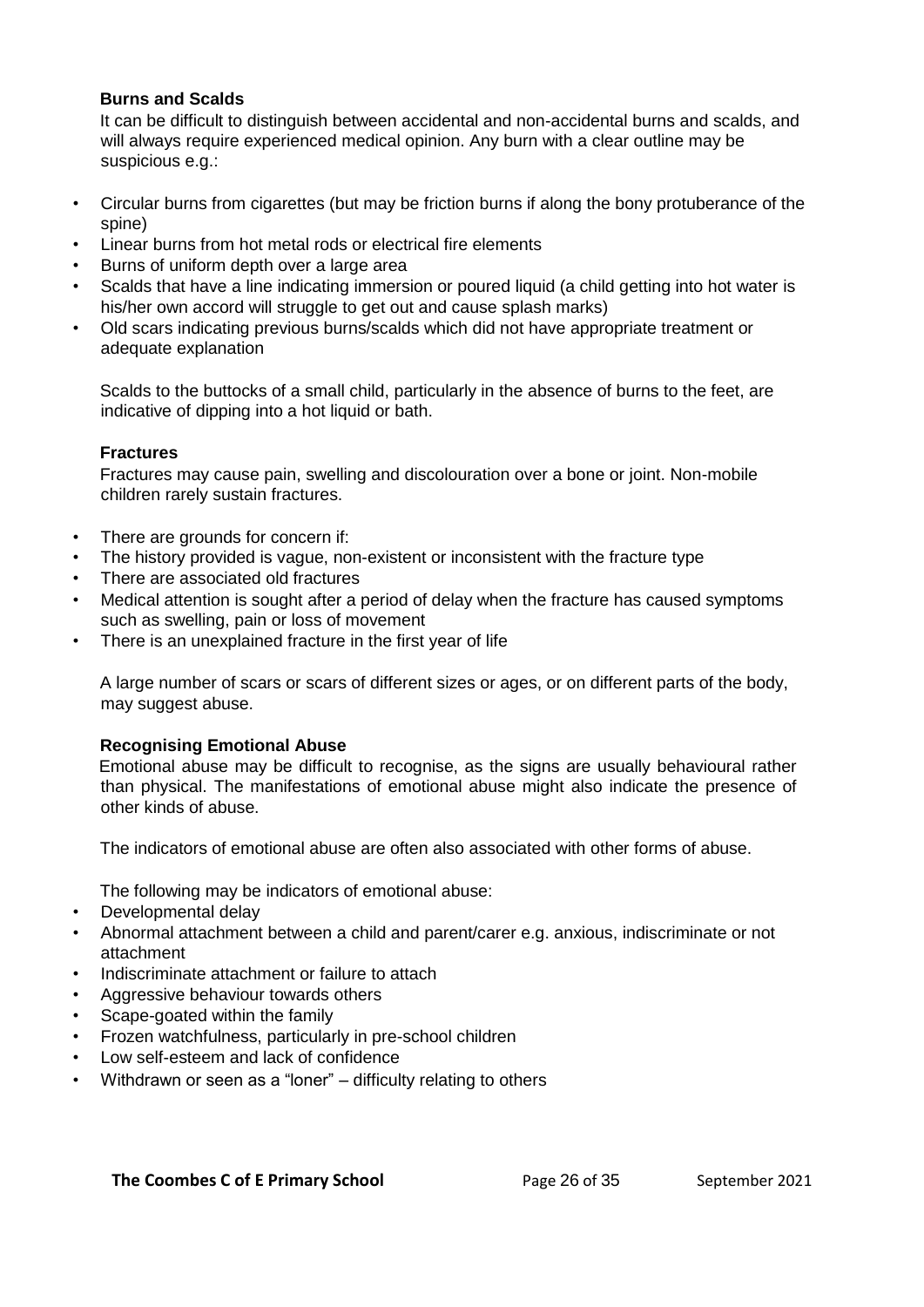# **Recognising Signs of Sexual Abuse**

Boys and girls of all ages may be sexually abused and are frequently scared to say anything due to guilt and/or fear. This is particularly difficult for a child to talk about and full account should be taken of the cultural sensitivities of any individual child/family.

Recognition can be difficult, unless the child discloses and is believed. There may be no physical signs and indications are likely to be emotional/behavioural.

Some behavioural indicators associated with this form of abuse are:

- Inappropriate sexualised conduct
- Sexually explicit behaviour, play or conversation, inappropriate to the child's age
- Continual and inappropriate or excessive masturbation
- Self-harm (including eating disorder), self-mutilation and suicide attempts
- Involvement in prostitution or indiscriminate choice of sexual partners
- An anxious unwillingness to remove clothes e.g. for sports events (but this may be related to cultural norms or physical difficulties)
- Some physical indicators associated with this form of abuse are:
- Pain or itching of genital area
- Blood on underclothes
- Pregnancy in a younger girl where the identity of the father is not disclosed
- Physical symptoms such as injuries to the genital or anal area, bruising to buttocks, abdomen and thighs, sexually transmitted disease, presence of semen on vagina, anus, external genitalia or clothing

#### **Sexual Abuse by Young People**

The boundary between what is abusive and what is part of normal childhood or youthful experimentation can be blurred. The determination of whether behaviour is developmental, inappropriate or abusive will hinge around the related concepts of true consent, power imbalance and exploitation. This may include children and young people who exhibit a range of sexually problematic behaviour such as indecent exposure, obscene telephone calls, sexting, fetishism, bestiality and sexual abuse against adults, peers or children.

**Developmental Sexual Activity** encompasses those actions that are to be expected from children and young people as they move from infancy through to an adult understanding of their physical, emotional and behavioural relationships with each other. Such sexual activity is essentially information gathering and experience testing. It is characterised by mutuality and of the seeking of consent.

**Inappropriate Sexual Behaviour** can be inappropriate socially, in appropriate to development, or both. In considering whether behaviour fits into this category, it is important to consider what negative effects it has on any of the parties involved and what concerns it raises about a child or young person. It should be recognised that some actions may be motivated by information seeking, but still cause significant upset, confusion, worry, physical damage, etc. it may also be that the behaviour is "acting out" which may derive from other sexual situations to which the child or young person has been exposed.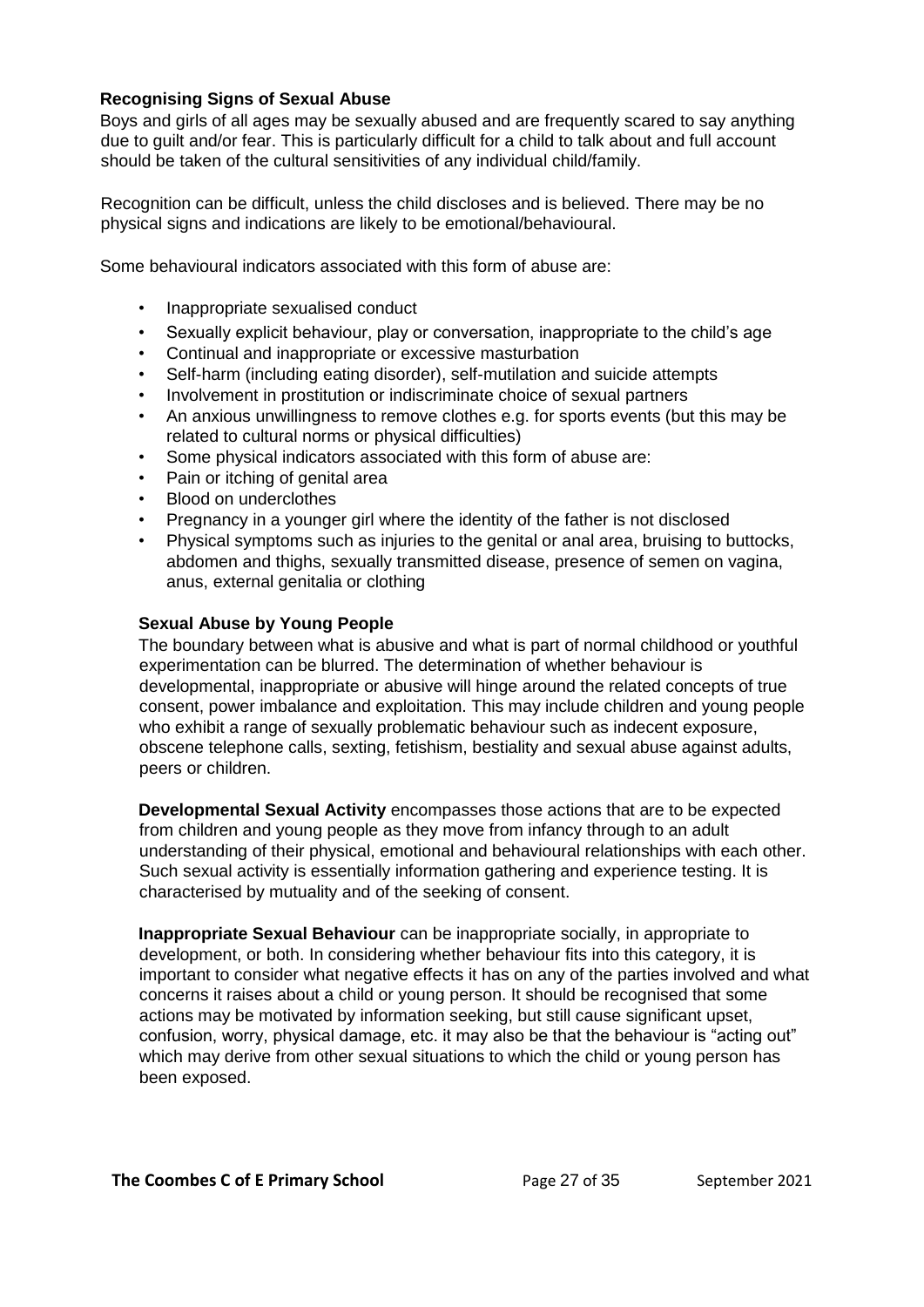If an act appears to have been inappropriate, there may still be a need for some form of behaviour management or intervention. For some children, educative inputs may be enough to address the behaviour.

Abusive sexual activity included any behaviour involving coercion, threats, aggression together with secrecy, or where one participant relies on an unequal power base.

## **Assessment**

In order to more fully determine the nature of the incident the following factors should be given consideration. The presence of exploitation in terms of:

- **Equality**  consider differentials of physical, cognitive and emotional development, power and control and authority, passive and assertive tendencies
- **Consent**  agreement including all the following:
	- Understanding that is proposed based on age, maturity, development level, functioning and experience;
	- Knowledge of society's standards for what is being proposed;
	- Awareness of potential consequences and alternatives;
	- Assumption that agreements or disagreements will be respected equally;
	- Voluntary decision;
	- Mental competence.

**Coercion** – the young perpetrator who abuses may use techniques like bribing, manipulation and emotional threats of secondary gains and losses that is loss of love, friendship, etc. Some may use physical force, brutality or the threat of these regardless of victim resistance.

In evaluating sexual behaviour of children and young people, the above information should be used only as a guide. Further advice is available from the Referral and Assessment Team.

## **Recognising Neglect**

Evidence of neglect is built up over a period of time and can cover different aspects of parenting. Indicators include:

- Failure by parents or carers to meet the basic essential needs e.g. adequate food, clothes, warmth, hygiene and medical care
- A child seen to be listless, apathetic and irresponsive with no apparent medical cause. Failure of child to grow within normal expected pattern, with accompanying weight loss
- Child thrives away from home environment
- Child frequently absent from school
- Child left with adults who are intoxicated or violent
- Child abandoned or left alone for excessive periods

The following list of indicators is not exhaustive or definitive but it does highlight common signs which can assist professionals in identifying children or young people who may be victims of sexual exploitation.

## **The Coombes C of E Primary School September 2021** Page 28 of 35 September 2021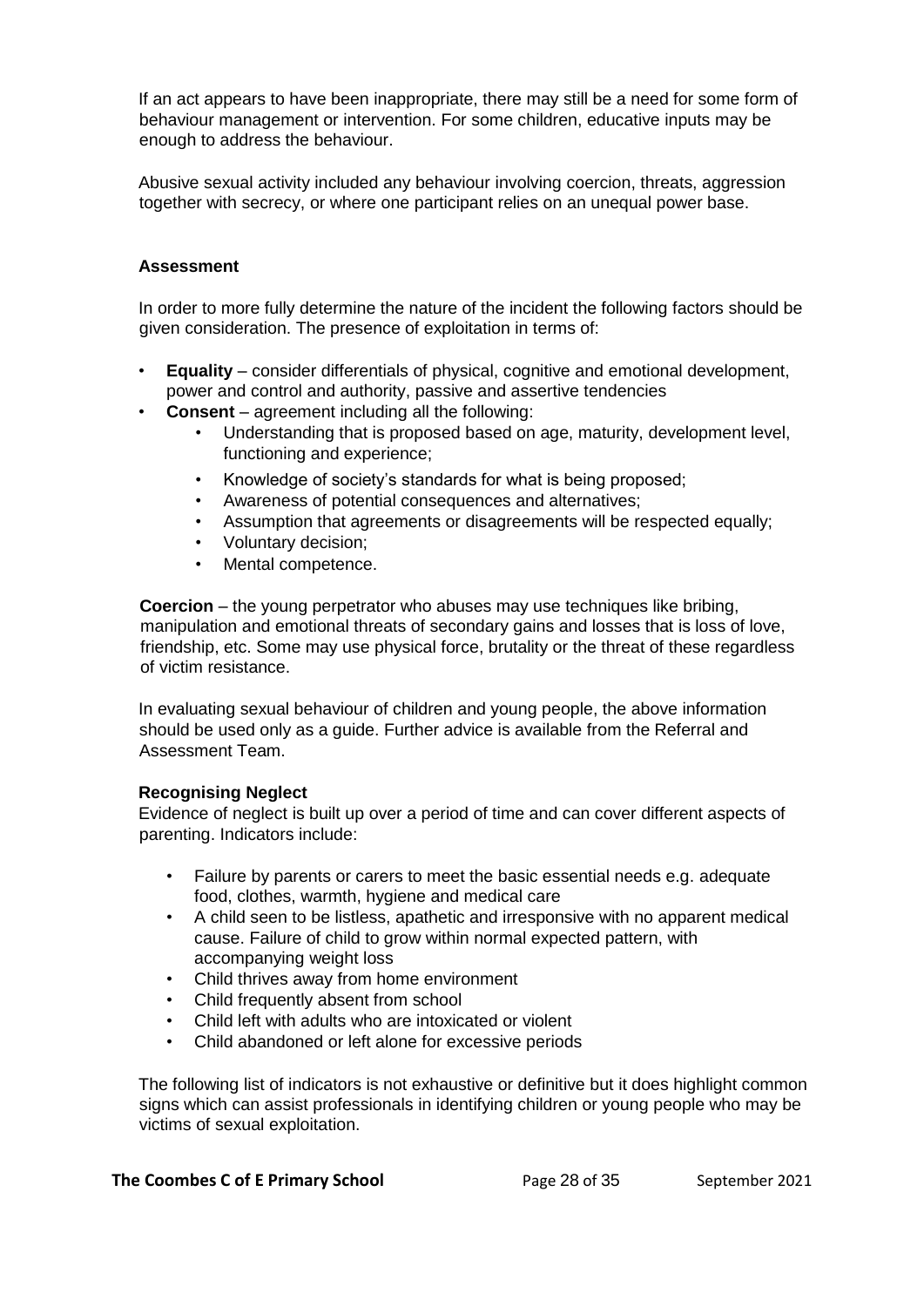Signs include:

- underage sexual activity;
- inappropriate sexual or sexualised behaviour;
- sexually risky behaviour, 'swapping' sex;
- repeat sexually transmitted infections;
- in girls, repeat pregnancy, abortions, miscarriage;
- receiving unexplained gifts or gifts from unknown sources;
- having multiple mobile phones and worrying about losing contact via mobile;
- having unaffordable new things (clothes, mobile) or expensive habits (alcohol, drugs);
- changes in the way they dress;
- going to hotels or other unusual locations to meet friends;
- seen at known places of concern;
- moving around the country, appearing in new towns or cities, not knowing where they are;
- getting in/out of different cars driven by unknown adults;
- having older boyfriends or girlfriends;
- contact with known perpetrators;
- involved in abusive relationships, intimidated and fearful of certain people or situations;
- hanging out with groups of older people, or anti-social groups, or with other vulnerable peers;
- associating with other young people involved in sexual exploitation;
- recruiting other young people to exploitative situations;
- truancy, exclusion, disengagement with school, opting out of education altogether;
- unexplained changes in behaviour or personality (chaotic, aggressive, sexual); mood swings, volatile behaviour, emotional distress;
- self-harming, suicidal thoughts, suicide attempts, overdosing, eating disorders;
- drug or alcohol misuse;
- qetting involved in crime;
- police involvement, police records;
- involved in gangs, gang fights, gang membership;

# **Appendix 4**

## **Honour Based Abuse**

## **So-called 'honour-based' abuse (including FGM and forced marriage)**

So-called 'honour-based' abuse (HBA) encompasses incidents or crimes committed to protect or defend the honour of the family and/or community, including FGM, forced marriage, and practices such as breast ironing.

Abuse committed in this context often involves a wider network of family or community pressure and can include multiple perpetrators.

All forms of HBA are abuse and will be handled and escalated as such. All staff will be alert to the possibility of a child being at risk of HBA or already having suffered it. If staff have a concern, they will speak to the DSL, who will activate local safeguarding procedures.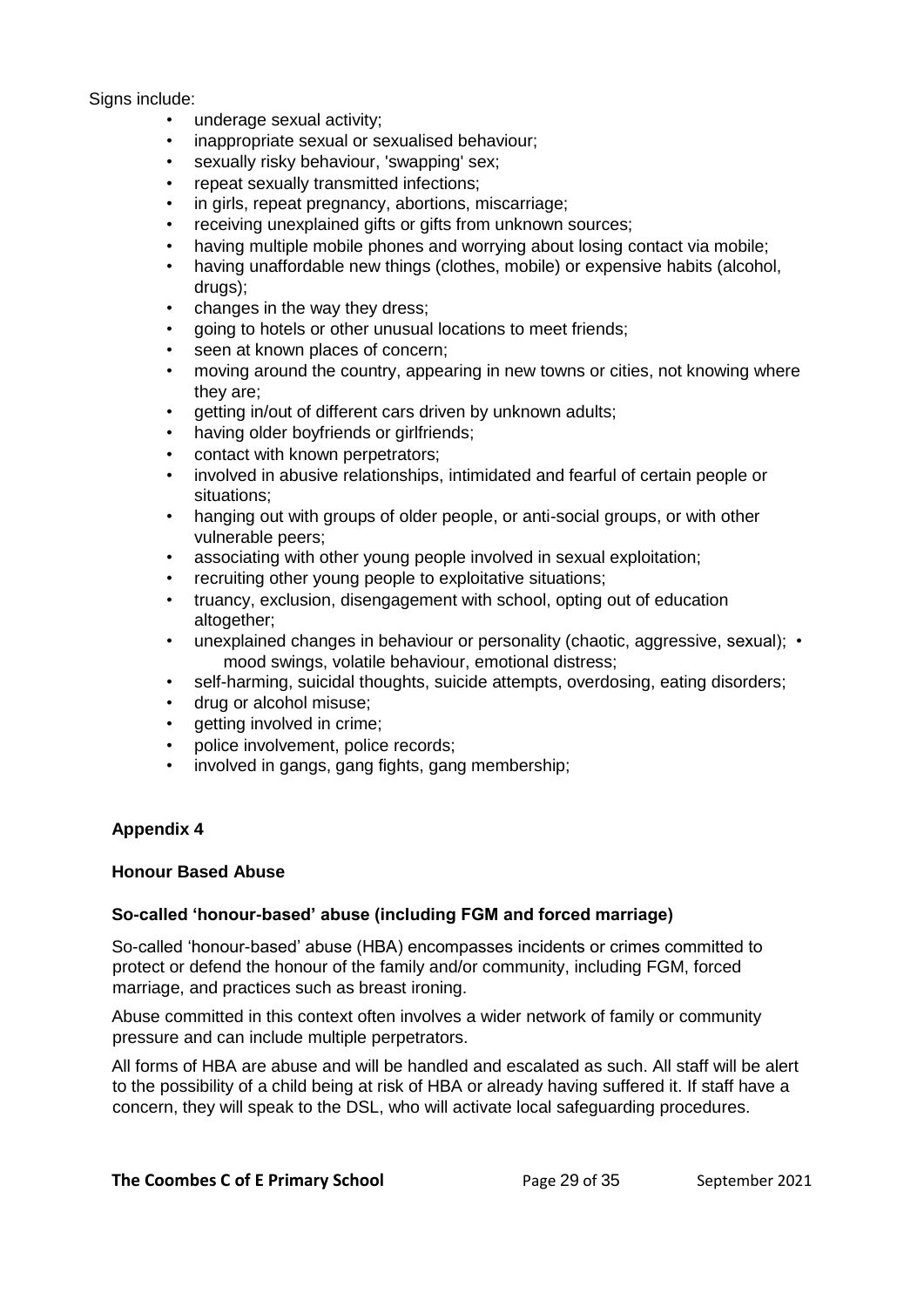# **Female Genital Mutilation (FGM)**

It is essential that staff are aware of FGM practices and the need to look for signs, symptoms and other indicators of FGM.

# **What is FGM?**

It involves procedures that intentionally alter/injure the female genital organs for nonmedical reasons.

4 types of procedure:

Type 1 Clitoridectomy – partial/total removal of clitoris Type 2 Excision – partial/total removal of clitoris and labia minora

Type 3 Infibulation - entrance to vagina is narrowed by repositioning the inner/outer labia Type 4 all other procedures that may include: pricking, piercing, incising, cauterising and scraping the genital area.

Why is it carried out?

Belief that:

- FGM brings status/respect to the girl social acceptance for marriage;
- Preserves a girl's virginity;
- Part of being a woman / rite of passage;
- Upholds family honour;
- Cleanses and purifies the girl;
- Gives a sense of belonging to the community;
- Fulfils a religious requirement;
- Perpetuates a custom/tradition;
- Helps girls be clean / hygienic;
- Is cosmetically desirable;
- Mistakenly believed to make childbirth easier.

## **Is FGM legal?**

FGM is internationally recognised as a violation of human rights of girls and women. It is **illegal** in most countries including the UK.

## **Circumstances and occurrences that may point to FGM happening are:**

- Child talking about getting ready for a special ceremony;
- Family taking a long trip abroad;
- Child's family being from one of the 'at risk' communities for FGM (Kenya, Somalia, Sudan, Sierra Leon, Egypt, Nigeria, Eritrea as well as non-African communities including Yemeni, Afghani, Kurdistan, Indonesia and Pakistan);
- Knowledge that the child's sibling has undergone FGM;
- Child talks about going abroad to be 'cut' or to prepare for marriage.

Signs that may indicate a child has undergone FGM:

• Prolonged absence from school and other activities;

**The Coombes C of E Primary School 2021** Page 30 of 35 September 2021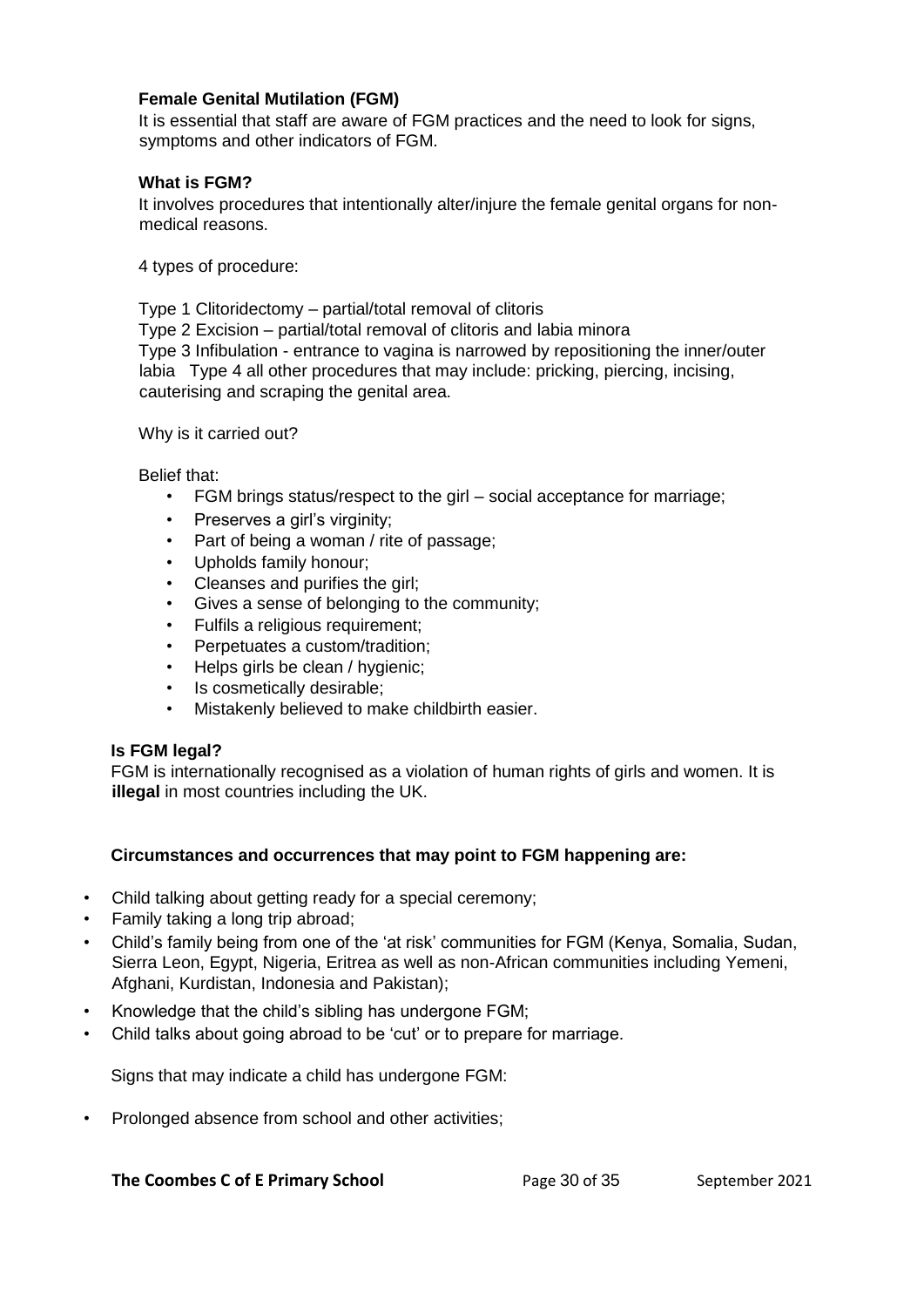- Behaviour change on return from a holiday abroad, such as being withdrawn and appearing subdued;
- Bladder or menstrual problems;
- Finding it difficult to sit still and looking uncomfortable;
- Complaining about pain between the legs;
- Mentioning something somebody did to them that they are not allowed to talk about;
- Secretive behaviour, including isolating themselves from the group;
- Reluctance to take part in physical activity; Repeated urinal tract infection;
- Disclosure.

# **Appendix 5**

## **Domestic Abuse**

## **How does it affect children?**

Children can be traumatised by seeing and hearing violence and abuse. They may also be directly targeted by the abuser or take on a protective role and get caught in the middle. In the long term this can lead to mental health issues such as depression, self-harm and anxiety.

## **What are the signs to look out for?**

Children affected by domestic abuse reflect their distress in a variety of ways. They may change their usual behaviour and become withdrawn, tired, start to wet the bed and have behavioural difficulties. They may not want to leave their house or may become reluctant to return. Others will excel, using their time in your care as a way to escape from their home life. None of these signs are exclusive to domestic abuse so when you are considering changes in behaviours and concerns about a child, think about whether domestic abuse may be a factor.

## **Allegations of abuse made against other children**

Staff should recognise that children are capable of abusing their peers. There are different forms peer on peer abuse can take, but abuse is abuse and should never be tolerated or passed off as "banter" or "part of growing up". Peer on peer abuse can manifest itself in many ways. There are different gender issues that can be prevalent when dealing with peer on peer abuse. This could, for example, including children being sexually touched/assaulted or being subject to initiation/hazing type violence.

## **Safeguarding is everyone's responsibility and if there are concerns regarding a child then contact:**

The Senior Designated Person for Safeguarding or one of the Deputy Designated  $\Box$ Persons;

## **999 if you believe a child is in immediate danger;**

- Early Help Hub (Children's Safeguarding and Social Care Team) Telephone 0118 908 8002 or email: triage@wokingham.gcsx.gov.uk;
- Emergency Duty Team out of office hours: telephone: 01344 786 543;
- Thames Valley Police: telephone: 101 non emergencies;
- NSPCC (National Society for the Prevention of Cruelty to Children) 24 Hour Helpline: 0808 800 5000.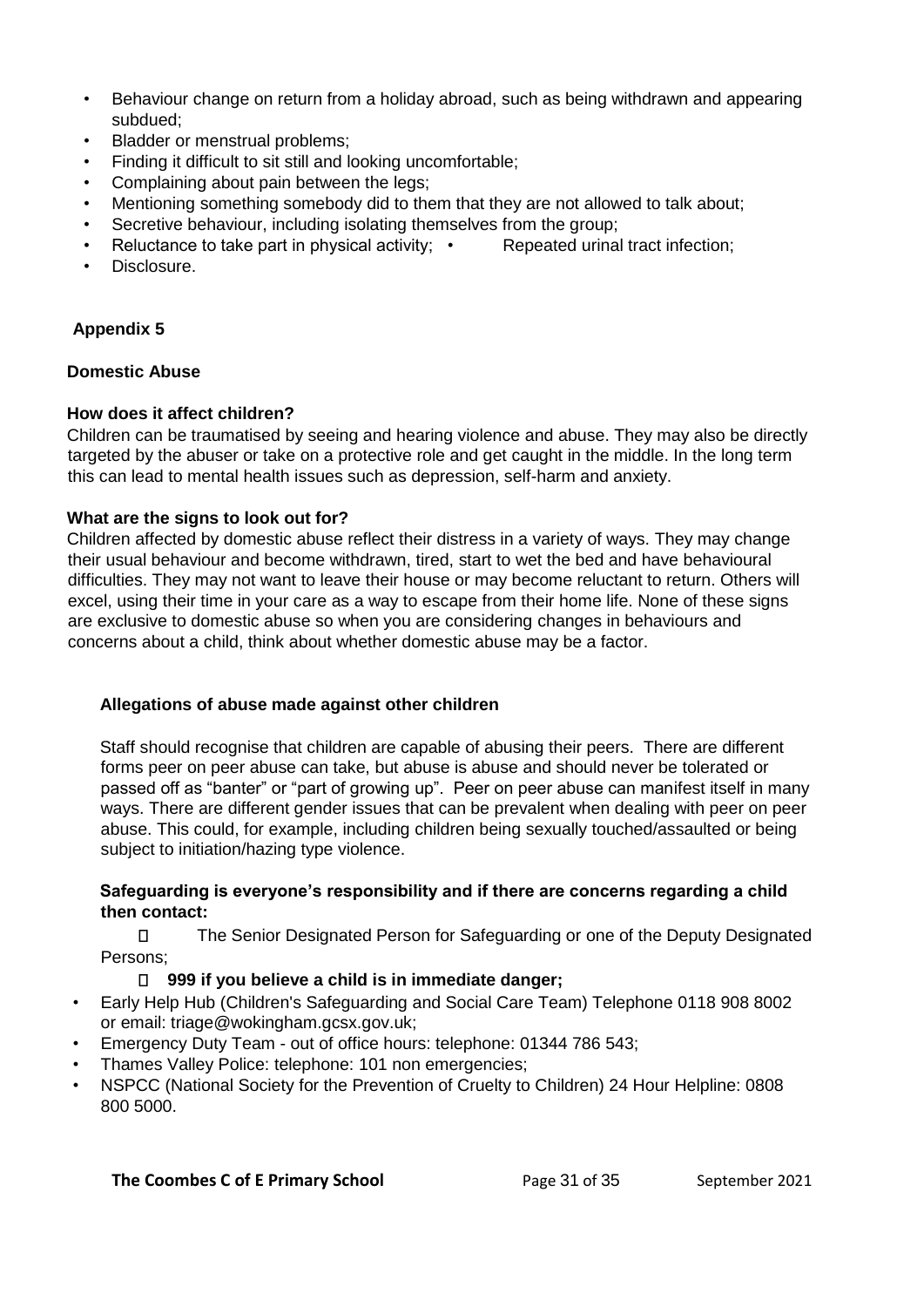# **Child criminal exploitation**

Child criminal exploitation (CCE) is a form of abuse where an individual or group takes advantage of an imbalance of power to coerce, control, manipulate or deceive a child into criminal activity, in exchange for something the victim needs or wants, and/or for the financial or other advantage of the perpetrator or facilitator, and/or through violence or the threat of violence.

Indicators of CCE can include a child:

- Appearing with unexplained gifts or new possessions
- Associating with other young people involved in exploitation
- Suffering from changes in emotional wellbeing
- Misusing drugs and alcohol
- Going missing for periods of time or regularly coming home late
- Regularly missing school or education
- Not taking part in education

## .**Appendix 6**

.

## **Indicators of vulnerability to radicalisation**

- 1. Radicalisation refers to the process by which a person comes to support terrorism and extreme ideologies associated with terrorist groups.
- 2. Extremism is defined by the Government in the Prevent Strategy as:

Vocal or active opposition to fundamental British values, including democracy, the rule of law, individual liberty and mutual respect and tolerance of different faiths and beliefs. This is also includes calling for the death of members of our armed forces, whether in this country or overseas.

- 3. Extremism is defined by the Crown Prosecution Service as the demonstration of unacceptable behaviour by using any means or medium to express views which:
- a. Encourage, justify or glorify terrorist violence in furtherance of particular beliefs;
- b. Seek to provoke others to terrorist acts;
- c. Encourage other serious criminal activity or seek to provoke others to serious criminal acts; or
- d. Foster hatred which might lead to inter-community violence in the UK.
- 4. Terrorism is defined as an action that endangers or causes serious violence to a person/people; causes serious damage to property; or seriously interferes or disrupts an electronic system. The use or threat must be designed to influence the government or to intimidate the public and is made for the purpose of advancing a political, religious or ideological cause.
- 5. There is no such thing as a "typical extremist": those who become involved in extremist actions come from a range of backgrounds and experiences, and most individuals, even those who hold radical views, do not become involved in violent extremist activity.

#### **The Coombes C of E Primary School Fage 32 of 35** September 2021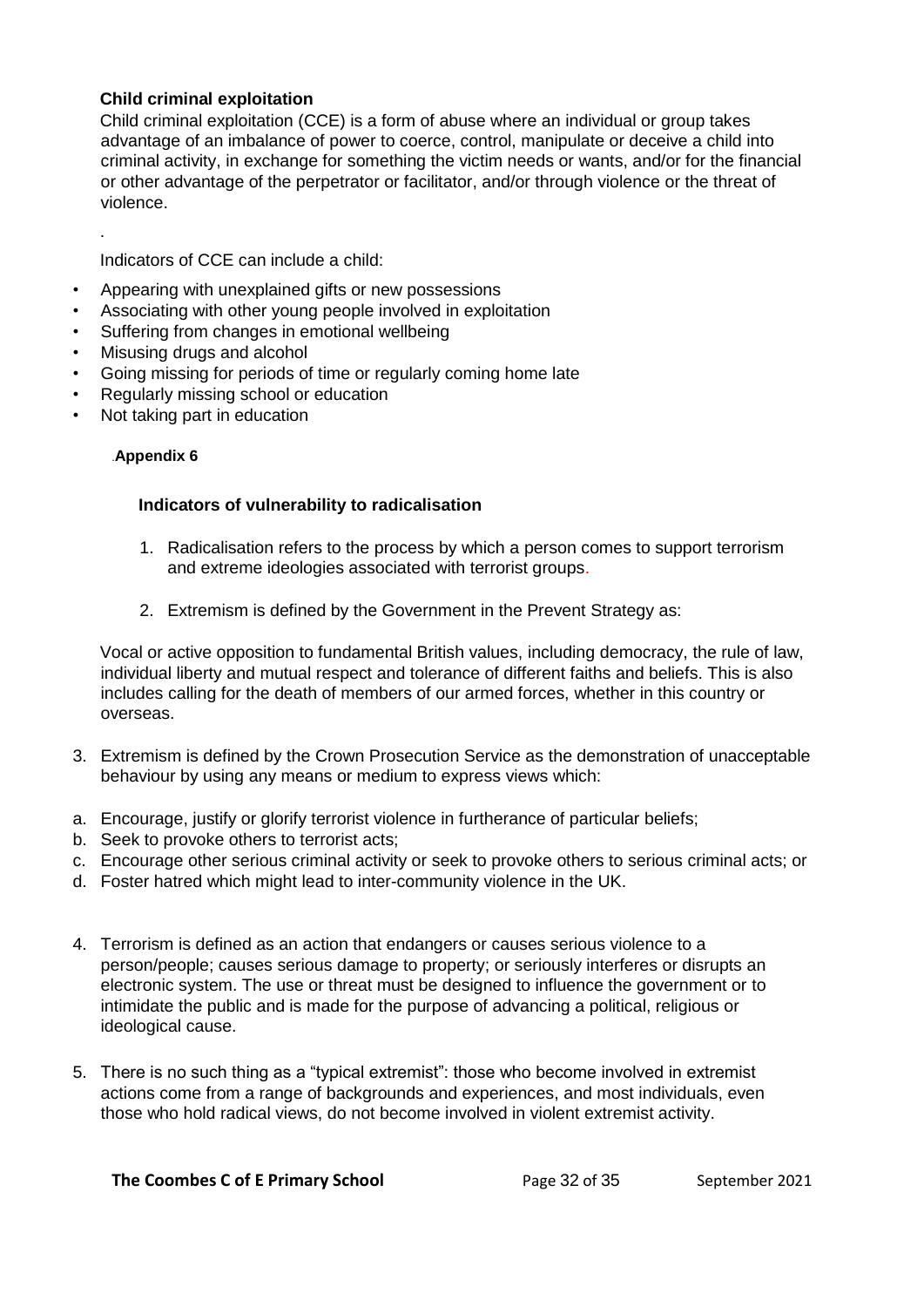- 6. Pupils may become susceptible to radicalisation through a range of social, personal and environmental factors - it is known that violent extremists exploit vulnerabilities in individuals to drive a wedge between them and their families and communities. It is vital that school staff are able to recognise those vulnerabilities.
- 7. Indicators of vulnerability include:
- a. Identity Crisis the student / pupil is distanced from their cultural / religious heritage and experiences discomfort about their place in society;
- b. Personal Crisis the student / pupil may be experiencing family tensions; a sense of isolation; and low self-esteem; they may have dissociated from their existing friendship group and become involved with a new and different group of friends; they may be searching for answers to questions about identity, faith and belonging;
- c. Personal Circumstances migration; local community tensions; and events affecting the student / pupil's country or region of origin may contribute to a sense of grievance that is triggered by personal experience of racism or discrimination or aspects of Government policy;
- d. Unmet Aspirations the student / pupil may have perceptions of injustice; a feeling of failure; rejection of civic life;
- e. Experiences of Criminality which may include involvement with criminal groups, imprisonment, and poor resettlement / reintegration;
- f. Special Educational Need students / pupils may experience difficulties with social interaction, empathy with others, understanding the consequences of their actions and awareness of the motivations of others.
- 8. However, this list is not exhaustive, nor does it mean that all young people experiencing the above are at risk of radicalisation for the purposes of violent extremism.
- 9. More critical risk factors could include:
- a. Being in contact with extremist recruiters;
- b. Accessing violent extremist websites, especially those with a social networking element;
- c. Possessing or accessing violent extremist literature;
- d. Using extremist narratives and a global ideology to explain personal disadvantage;
- e. Justifying the use of violence to solve societal issues;
- f. Joining or seeking to join extremist organisations; and
- g. Significant changes to appearance and / or behaviour;
- h. Experiencing a high level of social isolation resulting in issues of identity crisis and / or personal crisis.

The Department of Education guidance The Prevent Duty can be accessed via this link: [https://www.gov.uk/government/publications/protecting-children-from-radicalisation](https://www.gov.uk/government/publications/protecting-children-from-radicalisation-the-prevent-duty)**[thepreventduty](https://www.gov.uk/government/publications/protecting-children-from-radicalisation-the-prevent-duty)** 

# **Appendix 7**

# **Procedure for dealing with allegations**

In the event of an allegation, the Headteacher (or chair of governors where the Headteacher is the subject of the allegation) – the 'case manager' – will take the following steps:

**The Coombes C of E Primary School** Page 33 of 35 September 2021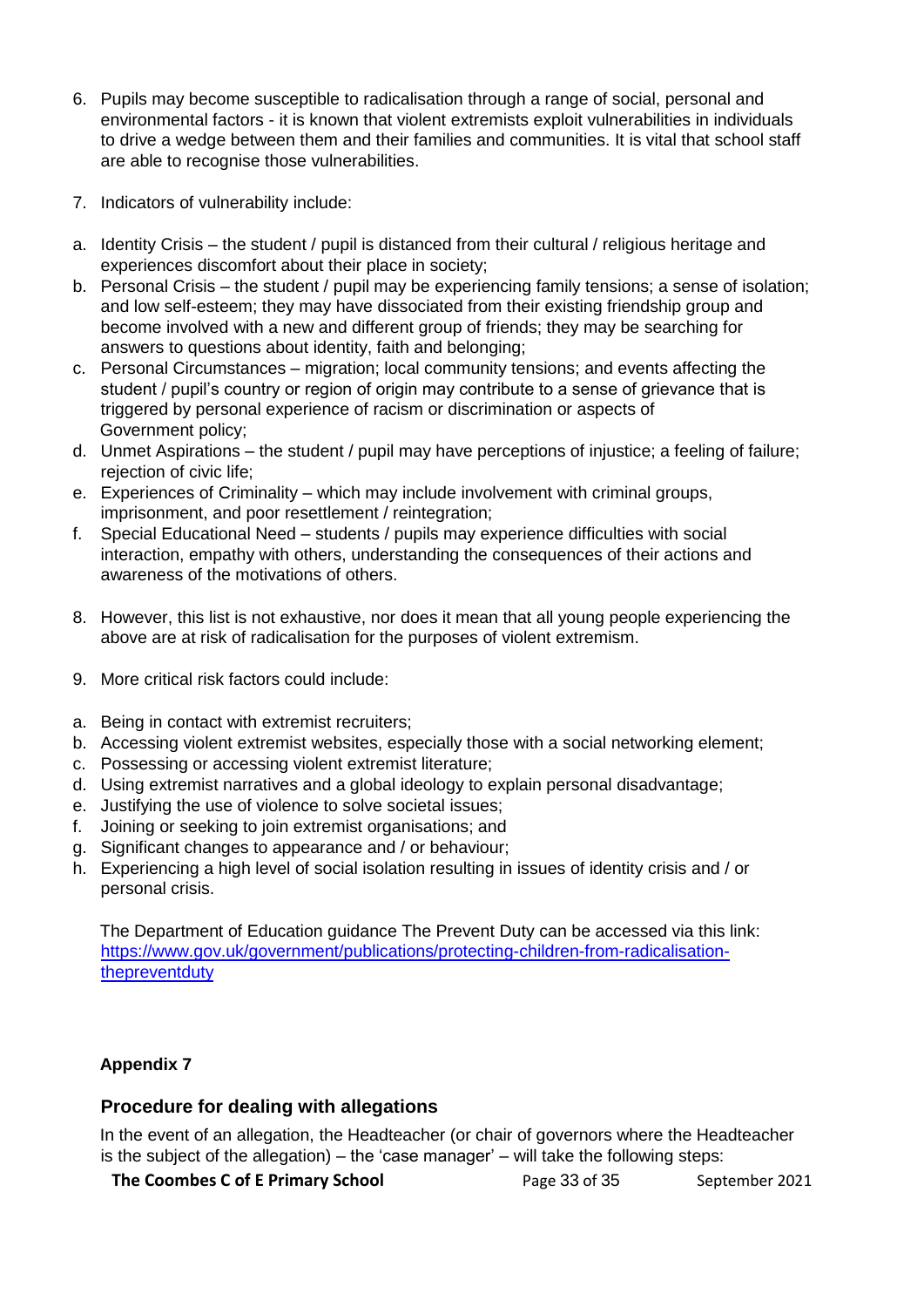- Inform the CEO of the Trust and then discuss the allegation with the LADO.
- Inform the accused individual of the concerns or allegations and likely course of action as soon as possible after speaking to the designated Person (and the police or children's social care services, where necessary).
- In partnership with the Trust consider whether suspension of the individual from contact with children at the school is justified or whether alternative arrangements should be considered.
- Advice should be sought from the school's HR adviser and CEO whether immediate suspension is considered necessary. The school should document the rationale and use model letters from the HR provider and work within the HR timeframes.
- **If it is decided that no further action is to be taken** in regard to the subject of the allegation or concern, record this decision and the justification for it and agree with the school's HR provider and Senior Designated Person what information should be put in writing to the individual.
- **If it is decided that further action is needed**, take steps as agreed with the school's HR provider and Senior Designated Person to initiate the appropriate action in school and/or liaise with the police and/or children's social care services as appropriate
- Provide effective support for the individual facing the allegation or concern, including appointing a named representative to keep them informed of the progress of the case and considering what other support is appropriate. This information should be contained in the model letters from the school's HR Provider.
- Inform the parents or carers of the child/children involved about the allegation as soon as possible if they do not already know (following agreement with children's social care services and/or the police, if applicable). Ensure that confidentiality is maintained throughout the process.
- It may be necessary to make a referral to the DBS where it is thought that the individual facing the allegation or concern has engaged in conduct that harmed or is likely to harm a child, or if the individual otherwise poses a risk of harm to a child. **THIS MUST BE AGREED WITH THE CEO** acting on behalf of the Trust.

If the school is made aware that the secretary of state has made an interim prohibition order in respect of an individual, we will immediately suspend that individual from teaching, pending the findings of the investigation by the Teaching Regulation Agency.

Where the police are involved, wherever possible the Trust will ask the police at the start of the investigation to obtain consent from the individuals involved to share their statements and evidence for use in the school's disciplinary process, should this be required at a later point.

## **Additional considerations for supply staff**

If there are concerns or an allegation is made against someone not directly employed by the school, such as supply staff provided by an agency, we will take the actions below in addition to our standard procedures.

The school will not decide to stop using a supply teacher due to safeguarding concerns without finding out the facts and liaising with our local authority designated Person to determine a suitable outcome

 The Trust will discuss with the agency whether it is appropriate to suspend the supply teacher, or redeploy them to another part of the school, while the school carries out the investigation

 The school will involve the agency fully, but the school will take the lead in collecting the necessary information and providing it to the local authority designated Person as required The Trust will address issues such as information sharing, to ensure any previous concerns or allegations known to the agency are taken into account (we will do this, for example, as part

#### **The Coombes C of E Primary School 2021** Page 34 of 35 September 2021